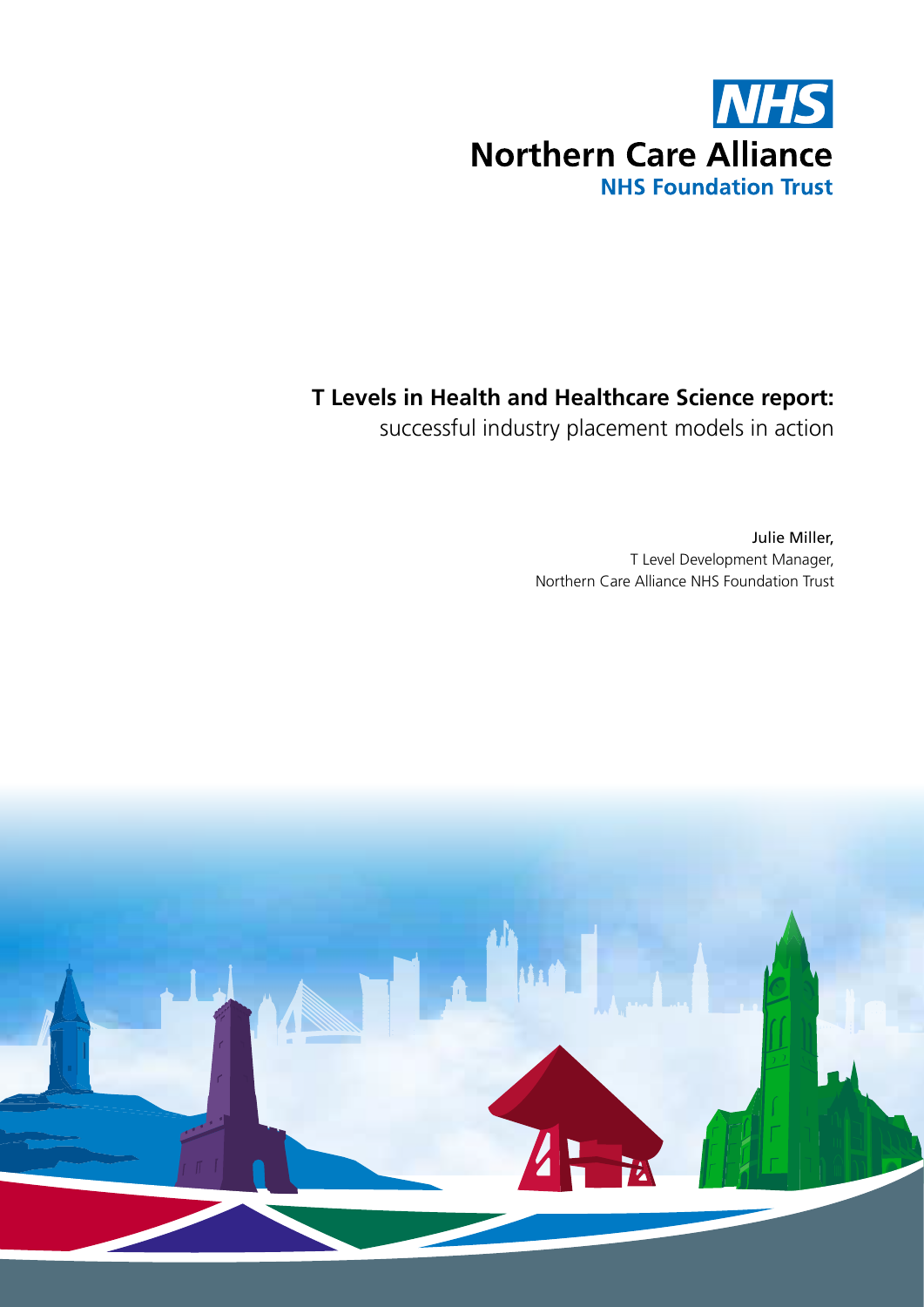# ACKNOWLEDGEMENTS

With thanks to the Gatsby Charitable Foundation for their generous funding of this publication.

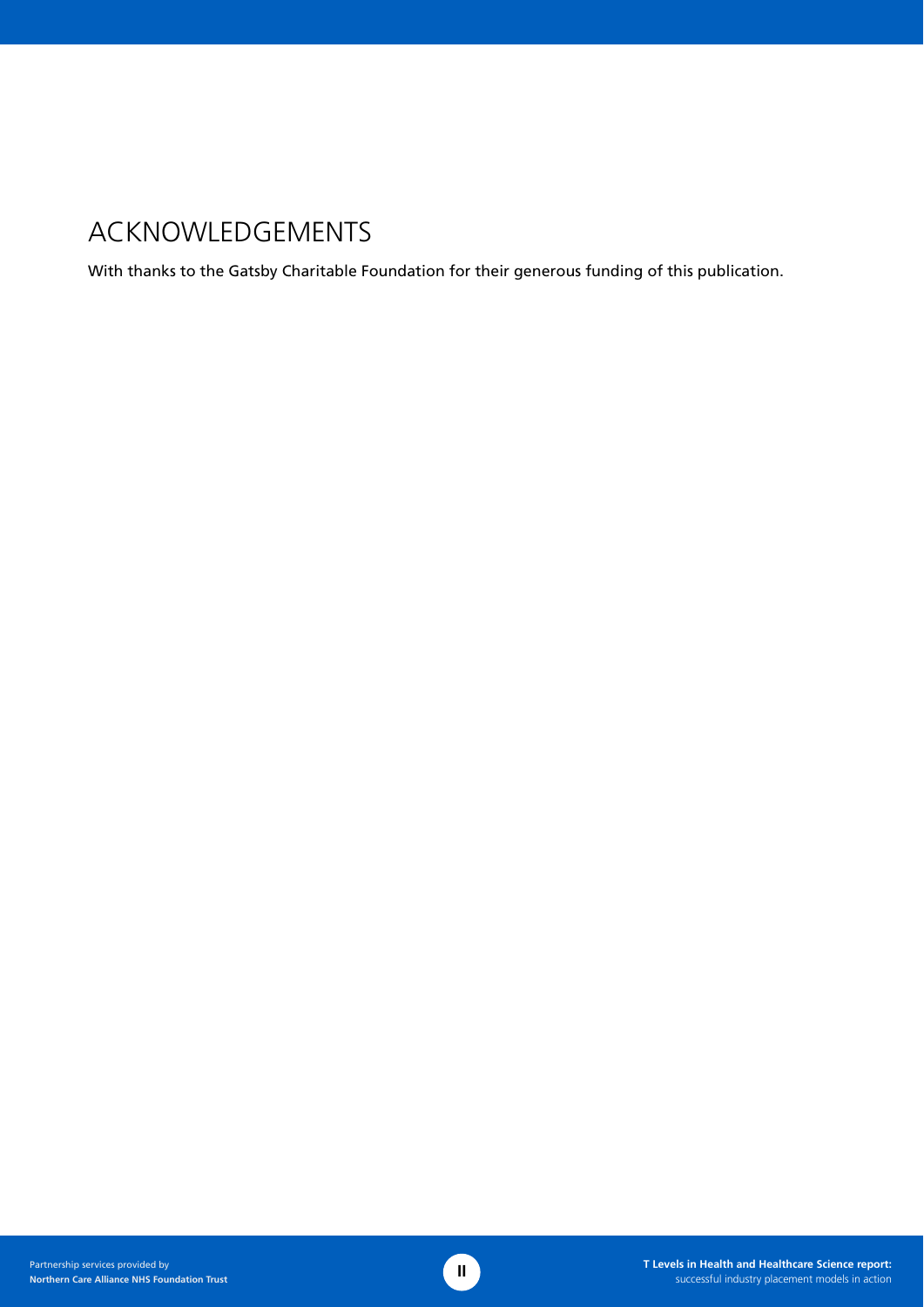# **Contents**

| Introduction from Professor Michael Luger                           |    |
|---------------------------------------------------------------------|----|
| Chairman of Northern Care Alliance NHS Foundation Trust             |    |
| 1. Overview                                                         | 2  |
| 2. What are T Levels?                                               | 4  |
| 3. How do T Level placements benefit health and care organisations? | 5  |
| 4. Overview of placement structures                                 | 7  |
| 5. Successful placement strategies in action                        | 9  |
| 6. Solutions to placement challenges in action                      | 13 |
| 7. Stakeholder approaches                                           | 17 |
| 8. Next steps and signposting to resources                          | 19 |
| 9. Glossary                                                         | 20 |
| 10. Reference links                                                 | 21 |
| 11. Contacts                                                        | 22 |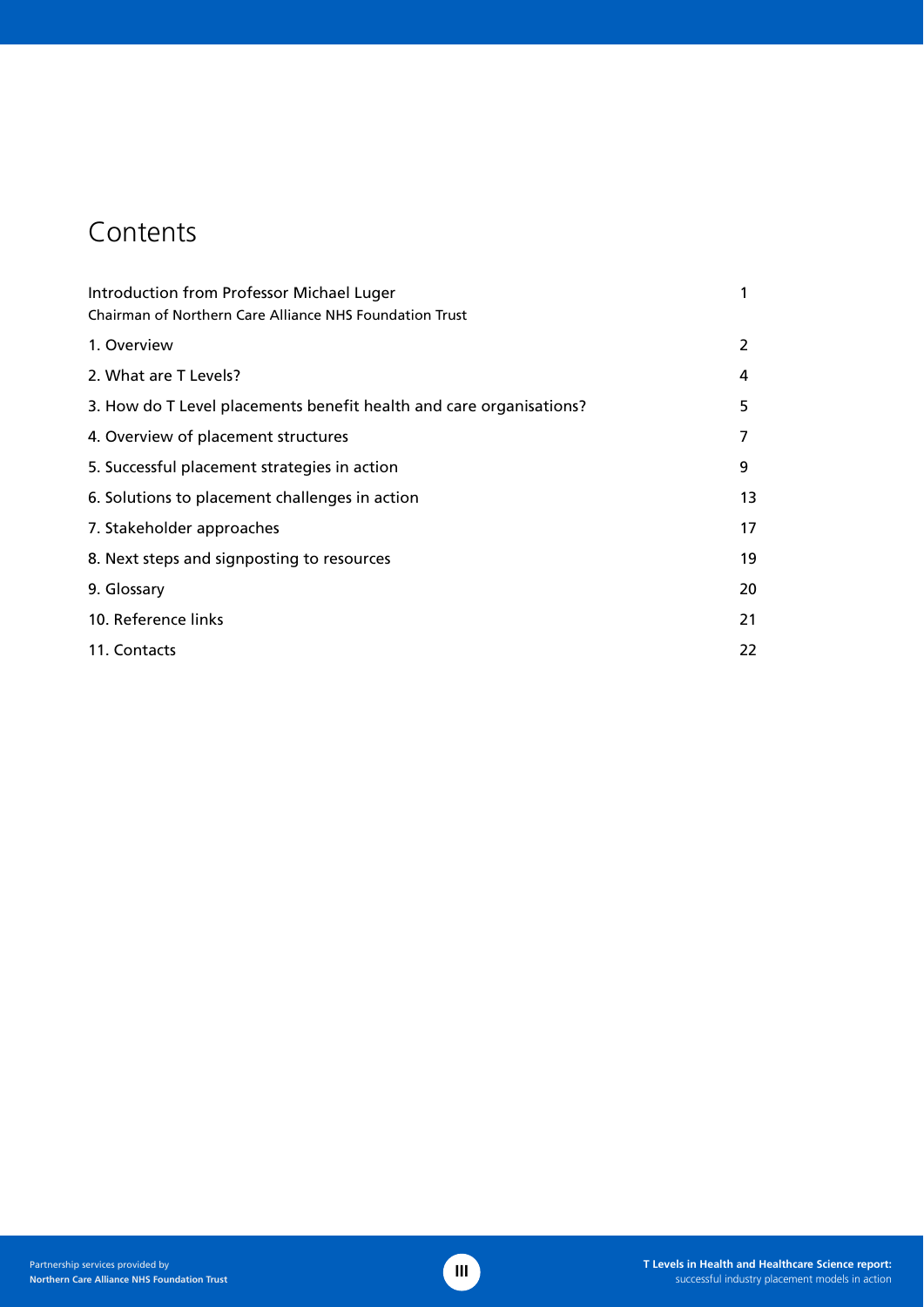# Introduction from Professor Michael Luger Chairman of Northern Care Alliance NHS Foundation Trust

The COVID pandemic that started at the end of 2019 and is just receding today has amplified two stark realities. The first is that in periods of economic instability younger people – especially from lower-income and ethnic minority backgrounds – tend to struggle most. Many lack the skills and experience to qualify for suitable employment and do not have ready access to appropriate resources. The second reality is that many organisations are struggling to find the workforce they need. In the case of health and social care, demand for services has risen faster than the number of available staff at all levels.

These realities provide an opportunity for the Northern Care Alliance NHS Foundation Trust (NCA) to help young people living in its service area build the skills they need to qualify for jobs within the organisation. That is self-serving, but also addresses some important social and economic imperatives. One, documented in the government's Post-16 Skills Plan<sup>1</sup> is to reduce the inequalities in the workforce by widening access to jobs. For the NCA this means making its workforce resemble, as much as possible, the diverse population it serves. The second imperative is from the NCA's social responsibility agenda as set out in its 2022 Vision 10 Strategic

 $Plan<sup>2</sup> - to improve population health not just$ by the provision of excellent secondary and tertiary medical care, but also, by improving the economic well-being of the population it serves and of the communities in which they live.

The NCA has proceeded on this journey by working with further education partners to provide students with valuable work experience, leading to full-time employment opportunities. Following the influential 2016 report by Lord Sainsbury<sup>3</sup> that stressed the importance of industry experts being intrinsically involved in the development of new technical qualifications, T Levels have been developed and implemented. As part of a T Level programme, students undertake an industry placement, in which they apply their classroom work on the 'shop floor', not just observing how jobs are done, but taking on trainee roles to build their confidence and experience.

Against this background the NCA were delighted to partner with the Gatsby Foundation in the preparation of this report. We are pleased to use our experience with T Levels to help inform and inspire others to follow a similar pathway.

#### **Professor Michael Luger, February 1950 - March 2022**

Professor Michael Luger sadly passed away in March 2022. We have shared his foreword as a legacy to his commitment and passion to ensure all young people can access employment and training and reach their potential. Professor Luger spent 25 years within higher education, as a professor of economics, public policy, and business, and in senior leadership positions including as Dean of Alliance Manchester Business School and Pro-vice Chancellor at the University of North Carolina and at Regents University London. Michael joined the NCA in January 2021 and played an integral role in the NCA journey to formally become one Trust in October 2021. He brought extensive knowledge and experience accumulated over his long career working in higher education, international governments, and industry. We are extremely grateful for his contribution and would like to honour him and his family by including his words to continue his legacy.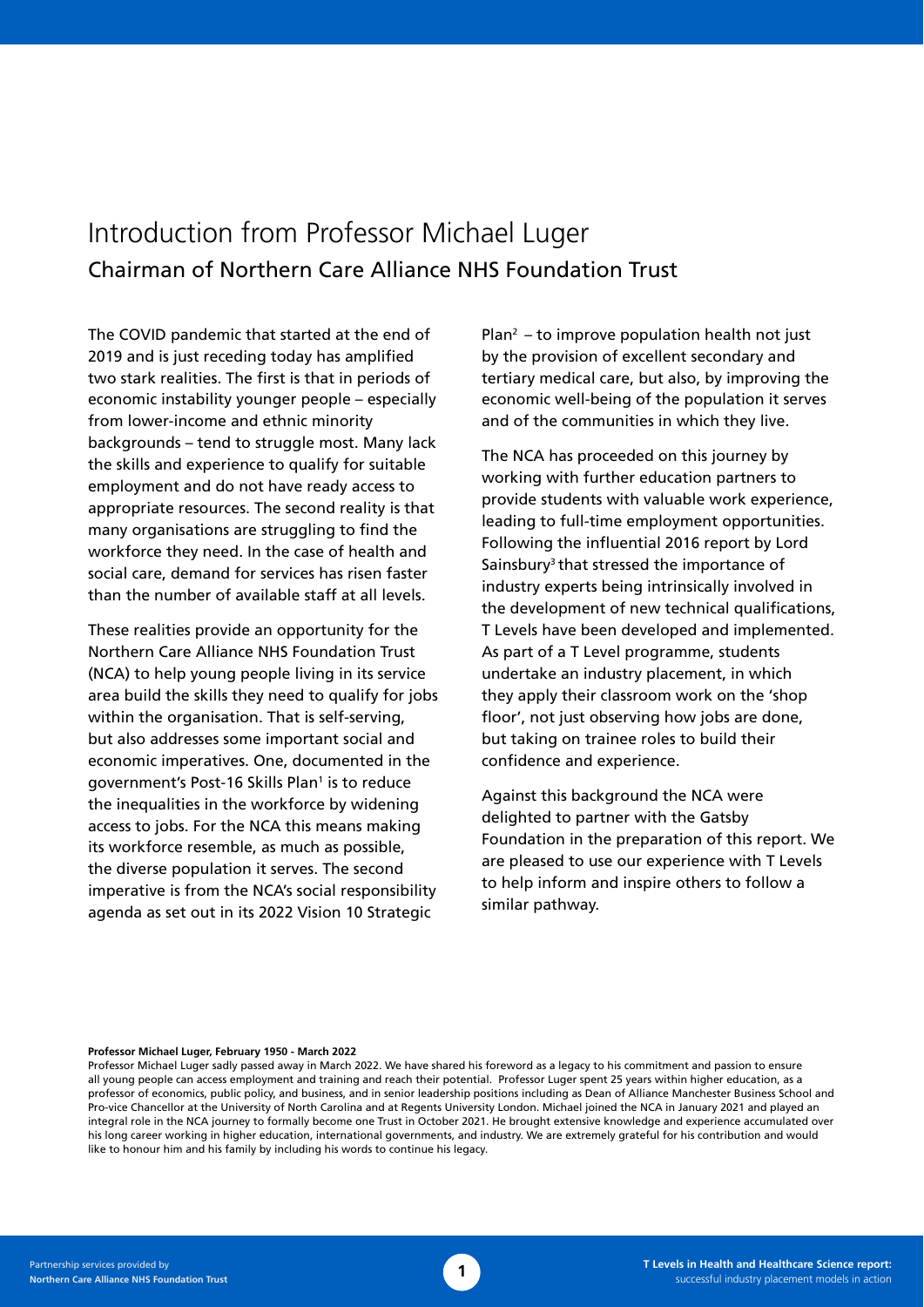### **Overview**

This report was commissioned by the Gatsby Foundation to share successful T Level activity models that have been developed and trialled in healthcare settings. The expectation was that there was already sufficient evidence of good practice that would inspire and support those employers who had yet to become involved in T Level industry placements (IPs).

The importance of young people for the future workforce pipeline cannot be overstated. However, the challenges many employers faced over the last two years led to plans and initiatives slowing down or being suspended, meaning many students who wanted to begin their exploration of health careers through T Level qualifications were unable to do so due to the lack of available IP opportunities.

This report provides health employers with a package of example models, information, and access to support tailored to their specific situations. It focusses on the positives, shining a light on the successes rather than the struggles, in anticipation that organisations following on the T Level journey will be able to take advantage of the work that has gone before.

Although the report sets out varied delivery models for T Level IPs and looks at organisations who have established or trialled models, it stops short of evaluating the relative successes of the models as it recognises that health and social care employers encompass a wide demographic,

and models which are successful in one area may not be suitable in a neighbouring arena.

In order to offer collective wisdom, research, where mentioned in the report, has been collected through formal interviews, informal discussions, workshops, presentations, meetings and survey responses. The survey was kindly distributed by both Health Education England and the Strategic Development Network on our behalf to those who had previously shown an interest in T Levels. The research was collected from employers and education providers at very different stages of the IP journey, and also from T Level experts and influencers, in an attempt to understand the myriad ways that health and social care employers have been able to develop programmes that work for their organisations.

To capitalise on the support offered by others, this report has also helped inform a refresh of the [Healthcare Apprenticeship Standards](https://haso.skillsforhealth.org.uk/t-levels/)  [Online \(HASO\) website T Level page](https://haso.skillsforhealth.org.uk/t-levels/). The HASO site provides links to documents that health organisations have created or prepared for T Level IPs and organisations are also asked to contribute to the resources with their own examples of best practice.

Some of the main contributors are acknowledged below, however, anecdotal evidence has been gathered from too many parties to include here so a general thanks goes to all those we have spoken with over the last year.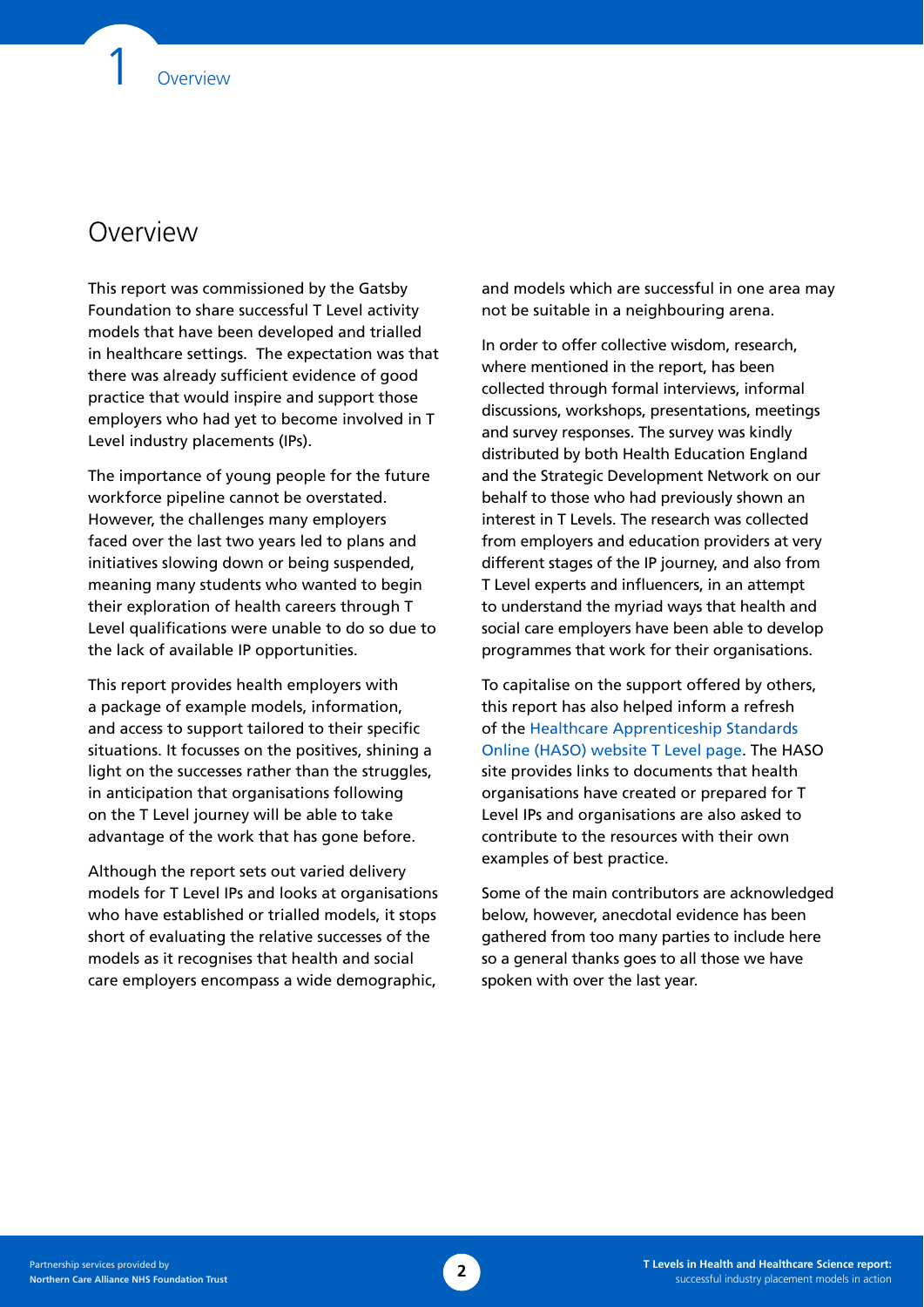

With special thanks to the following organisations for their valuable contribution to this project:

**Cambridge University Hospital NHS Foundation Trust, Addenbrookes East Lancashire Hospitals NHS Trust Frimley Health NHS Foundation Trust Greater Manchester NHS T Level Group Health Education England James Paget University Hospitals NHS Foundation Trust Kent and Medway Clinical Commissioning Group Leeds Health and Care Academy Oldham College Royal Devon and Exeter NHS Foundation Trust Strategic Development Network Sussex Community Health and Care Partnership The Association of Colleges The Department of Health and Social Care The Gatsby Charitable Foundation The Northern Care Alliance NHS Foundation Trust University Hospitals of Morecambe Bay NHS Foundation Trust University Hospital Southampton NHS Foundation Trust**

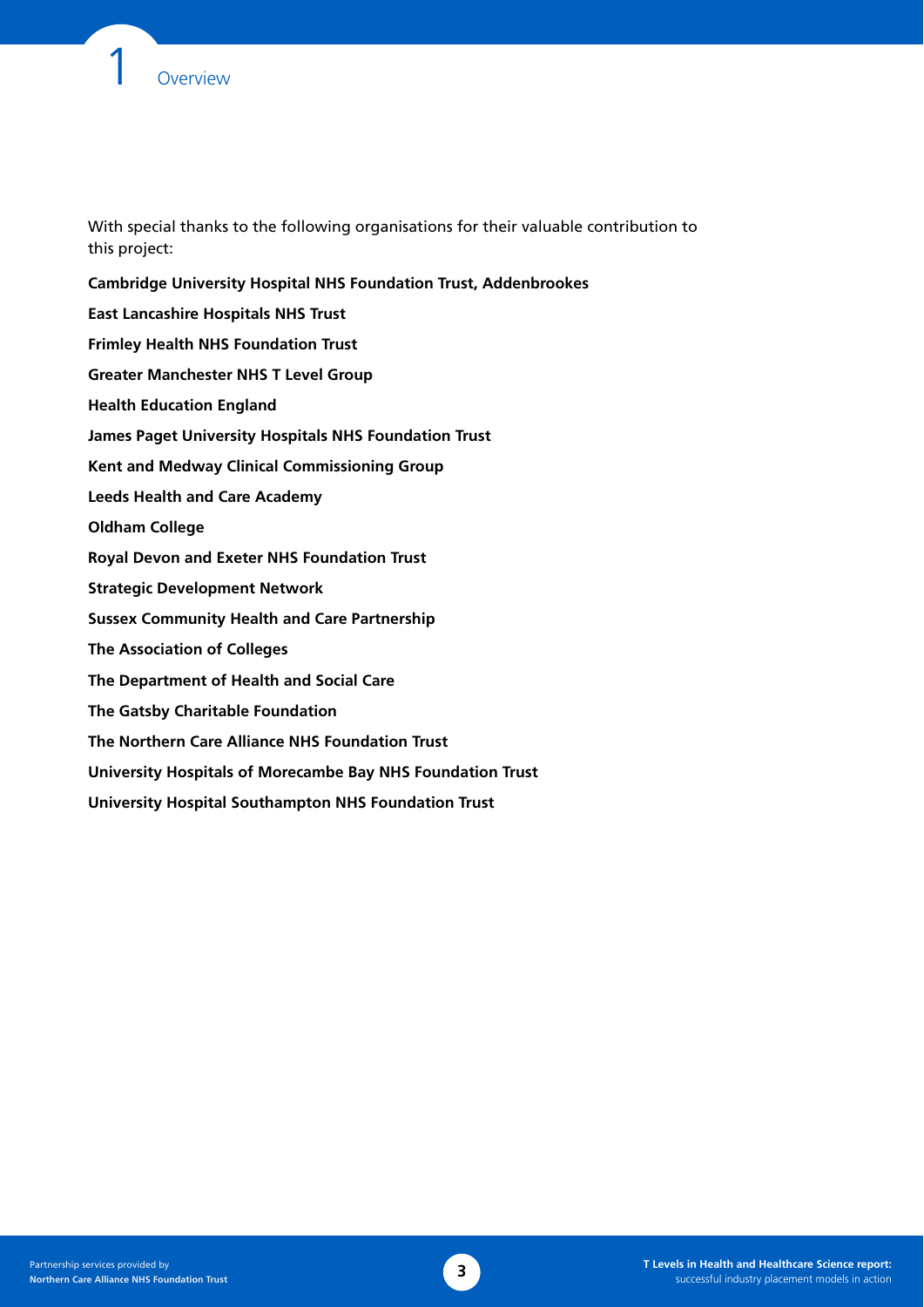# What are T Levels?

T Levels are post-16 qualifications developed following recommendations made in the Sainsbury Independent Panel on Technical Education report (2016)4 about the need for rigorous technical qualifications in England. They pave the way for young people to access skilled employment, higher apprenticeships or further study.

T Levels are two-year courses that are equivalent to three A Levels. They launched in 2020, and Health and Science T Levels were introduced in September 2021. They have been developed by the Institute for Apprenticeships and Technical Education (IFATE) working with employers, professional bodies and further education (FE), to ensure their content meets the needs of employers, including NHS, primary care and care organisations.

Students on T Level courses study a technical qualification that includes the underpinning knowledge and skills involved in an industry, but also includes the specialist skills and knowledge needed for a specific occupation.

Every T Level includes a mandatory IP focused on developing the practical and technical skills required for an occupation. Placements last a minimum of 315 hours (approximately 45 days) but can last longer. Employers can offer IPs as a block, as day release or as a mix of these, and can share the placement with another employer if necessary.

T Levels provide several progression options to students. For example, Universities and Colleges Admissions Service (UCAS) tariff points are allocated to students achieving at least a pass grade. So a student gaining an overall merit in their T Level will be awarded 120 UCAS points, which is equivalent to three Bs at A Level and is sufficient for many health-related degree courses in areas such as nursing, healthcare sciences and professions allied to health.

There are also opportunities for students who complete a T Level to go directly into employment or into a range of higher-level apprenticeships or further study in many Health and Healthcare Science subjects.

If you are interested in finding out about T Levels in greater depth please visit the [Department for Education website](https://www.gov.uk/government/publications/introduction-of-t-levels/introduction-of-t-levels).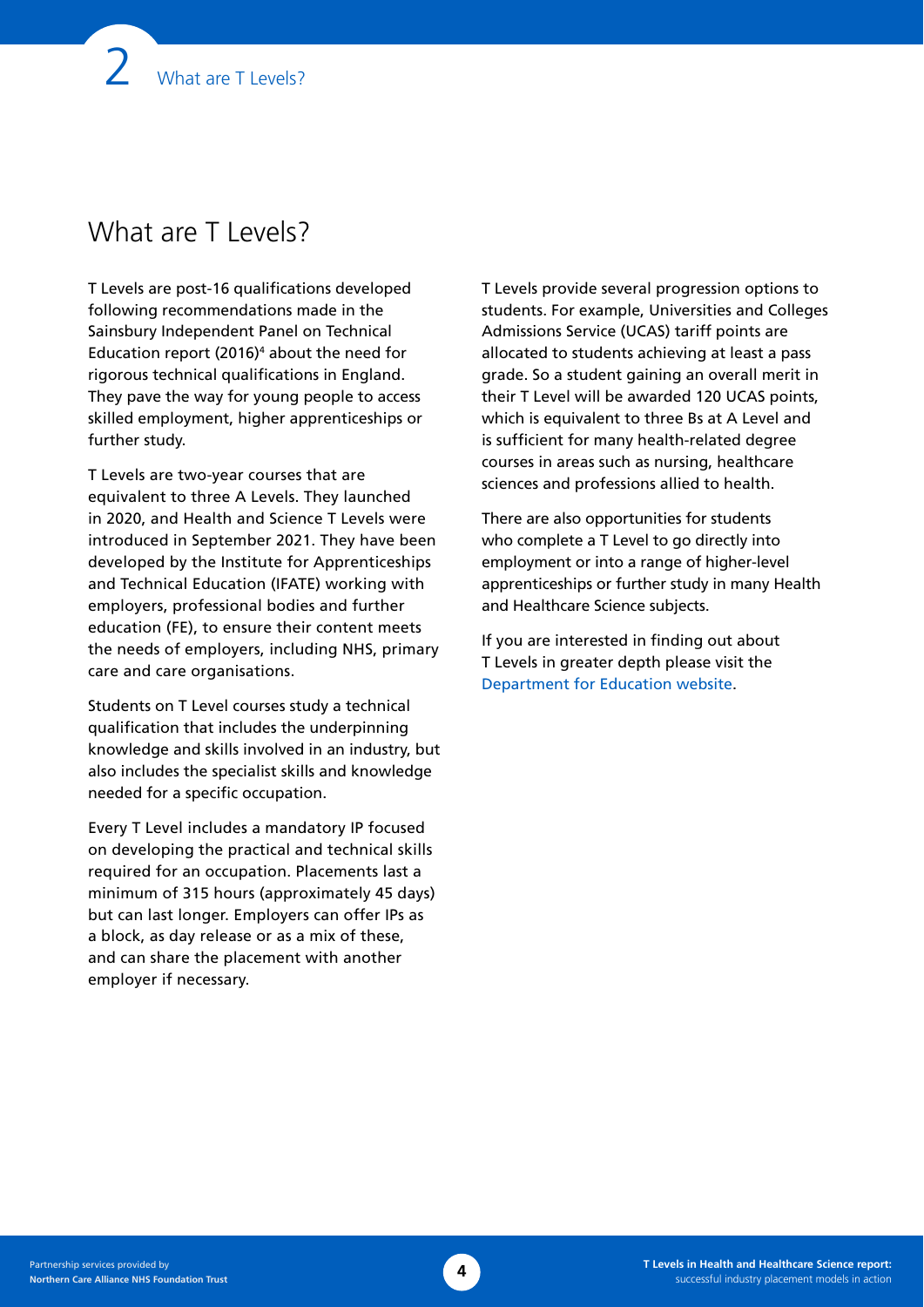# How do T Level placements benefit health and care organisations?

The most significant opportunity for T Level students and employers is the substantial IP element because of its duration and the expectation that students be given an opportunity to make a meaningful contribution to the workplace.

The IP should not be confused with a traditional work experience placement. Students on T Level placement are expected to contribute to the workforce in the same way as any other inexperienced employee. This provides opportunities for both the student and the employer. The student gains an understanding of what the workplace expects, and what the role involves in a real-life setting, enabling them to make informed career and educational choices. They gain genuine experience to draw on for CVs and interviews and they receive a reference. The placement should also equip them with knowledge, skills and behaviours to further support their classroom learning.

The employer gains an enthusiastic and engaged pair of hands that can be trained to the specific working environment, and that may become part of their future workforce. The employer spends over 315 hours with the student, enabling them to assess their suitability for future posts. Any students who become employees are already familiar with the employer's ethos and work practices.

Recruiting from a young talent pool can also increase staff diversity, which energises and challenges workplace cultures. Using new talent pipelines such as T Levels to diversify recruitment is a purposeful way of securing our future workforce.

According to the Youth Voice Census 2021,5 which captured data from over 3,400 14–24-year-olds, less than 10 per cent of respondents felt confident they would be able to find good-quality work within their locality, and only around a quarter of respondents felt employers were supportive of hiring young people. This age group is most likely to be in low-skilled roles in retail, leisure, tourism and hospitality (Resolution Foundation<sup>6</sup>) and this offers a real opportunity to health organisations. The NHS can offer career gateways to young people through apprenticeships and flexible working that are not available in all industries. T Level students are at the beginning of a journey, and if the NHS ensures career pathways are clearly articulated and supports young people to navigate the available opportunities, the NHS could retain these students.

It was reported in Nursing Times in August 2021 that "*Overall, total workforce vacancies across the NHS stood at 93,806 as of June 2021 – up by 23% since March 2021 (76,082)*".7 Health organisations are also competing with big household names who have large recruitment budgets for employees of all ages. Building the future workforce is considered by many as a greater challenge than future funding for the health and care sector. It is hoped that T Level courses, especially in Health and Healthcare Science, will be part of the campaign to raise awareness of the 350-plus occupational choices available in healthcare and the wider NHS.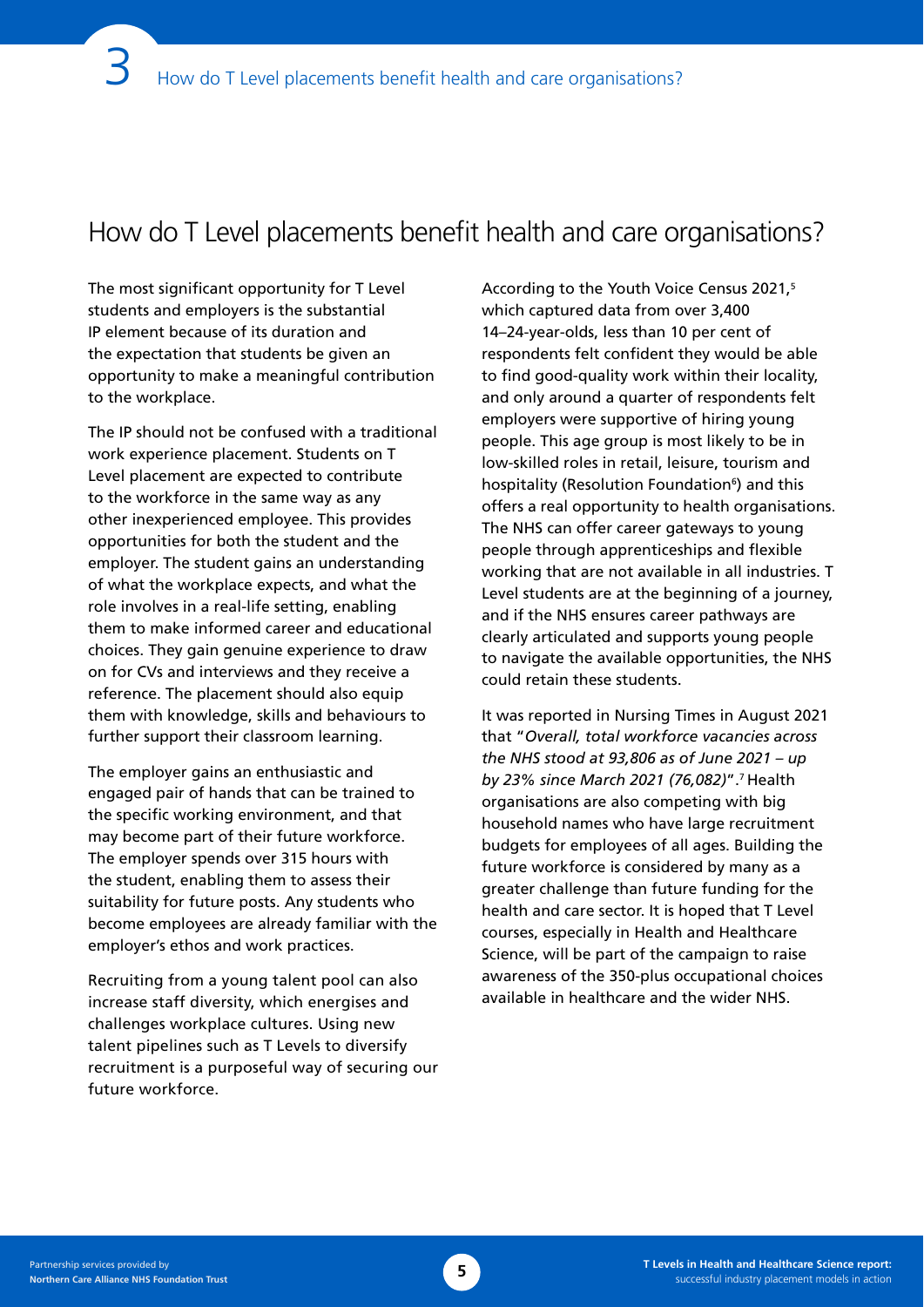For the health arena, T Levels became a reality in September 2021 with the roll out of Health and Healthcare Science T Level courses. However, health sector organisations, including the NHS, have a broader role to play in T Levels across a wide range of subjects, including digital, construction, business, human resources and accounting, as well as traditional health subjects.

Between 27 May 2021 and 31 July 2022, the Department for Education (DfE) is offering £1,000 payments to employers who host industrial placements for T Level students.<sup>8</sup> This is capped at 20 students per employer and is to be claimed from the FE provider(s) involved.

There are no restrictions on how the employer can use the incentive payment, but it could enable the placement host to buy new equipment to help with teaching, such as laptops. For larger placement groups, the payment could contribute towards funding dedicated staff to help develop the placement programme.

For an organisation to qualify for the incentive payment, student IPs must start before 31 July 2022. So organisations looking to include placements in the second year of the course will need to bring forward placement inductions to ensure they can claim the payment.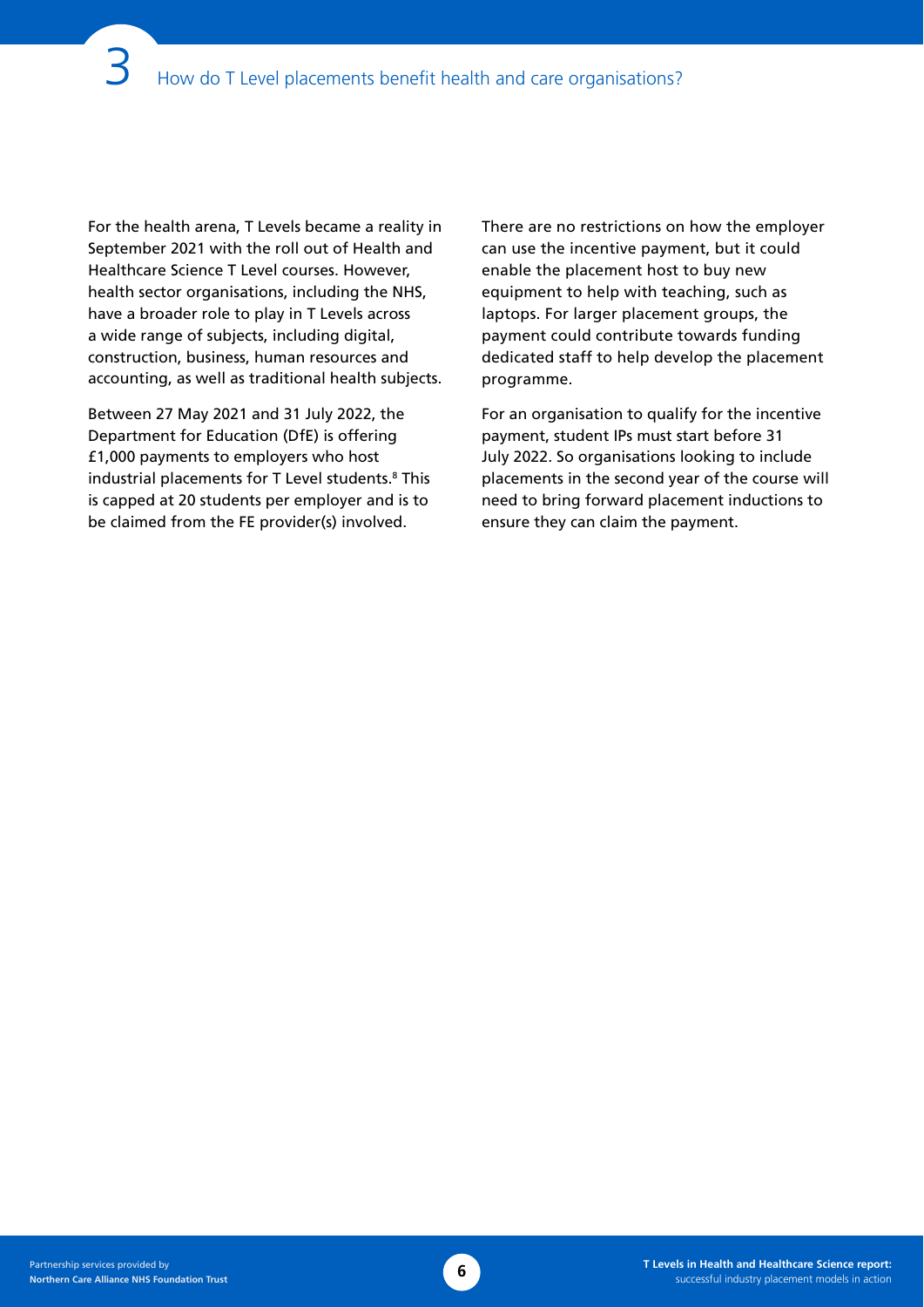# Overview of placement structures

T Levels in health have been developed with NHS employers, including clinical and education leads. This ensures curriculum and assessments for students that reflect the skills, knowledge and behaviours that employers want in future employees.

It is expected that providers will approach employers in time to allow consideration of workplace requirements that offer the best experience for both the student and the employer. The following placement structures have been used by employers in partnership with colleges to suit their circumstances. Although grouped as three main options, they show the array of nuanced arrangements that can be put in place and encourage early contact between colleges and employers to ensure placements suit employer needs.

| Placement strategy                                                                                                    | <b>Benefits</b>                                                                                                                                                                                                                                                                                                                                                                                                                                                                                                                                                                                                                                                                                                                                                                                                                                                                | Considerations                                                                                                                                                                                                                                                                                                                                                                                                                                                                                                                                                                                                                                                                                                                                                                                                                                                    |
|-----------------------------------------------------------------------------------------------------------------------|--------------------------------------------------------------------------------------------------------------------------------------------------------------------------------------------------------------------------------------------------------------------------------------------------------------------------------------------------------------------------------------------------------------------------------------------------------------------------------------------------------------------------------------------------------------------------------------------------------------------------------------------------------------------------------------------------------------------------------------------------------------------------------------------------------------------------------------------------------------------------------|-------------------------------------------------------------------------------------------------------------------------------------------------------------------------------------------------------------------------------------------------------------------------------------------------------------------------------------------------------------------------------------------------------------------------------------------------------------------------------------------------------------------------------------------------------------------------------------------------------------------------------------------------------------------------------------------------------------------------------------------------------------------------------------------------------------------------------------------------------------------|
| Day release:<br>$\bullet$ 1, 2 or 3 days a<br>week across both<br>years of study, or<br>back loaded<br>towards year 2 | • May help backfill permanent staff such as apprentices on<br>their study days<br>• Some students benefit from a slow build of knowledge and<br>skills development<br>• This model may be a good fit with some mentor staff work<br>patterns<br>• This may be a familiar strategy, making it easier to secure<br>backing<br>• FE may prefer this strategy as it can take advantage of time<br>the students are not timetabled to be in college and makes<br>timetabling and staff organisation more straightforward                                                                                                                                                                                                                                                                                                                                                            | To complete 315 hours of placement, students may need to start<br>the placement before they have had much preparation time and<br>may therefore have little to offer the placement host<br>Student retention may be better with early interaction, but this<br>may be possible in different ways<br>How will hosts structure appropriate activities to align with this<br>$\bullet$<br>working pattern? Consider relevant ongoing tasks or projects<br>that could be completed in this way<br>How will students feel supported as part of the organisation and<br>$\bullet$<br>team?<br>How will learning gains be retained between placement visits?<br>$\bullet$<br>Are there things students will miss if they do not work on certain<br>days? Eq students will not be able to follow patients across their<br>journey which may lead to a lack of consistency |
| Block release:<br>one long block, or<br>several shorter<br>blocks                                                     | • Students can consolidate knowledge immediately<br>They will see a greater breadth of patient journeys<br>• They can become part of the team and staff may be more<br>comfortable allowing a greater variety of activity as they can<br>assess competency more easily<br>• It may be easier for managers to plan activities and buddy up<br>students who are consistently in work<br>• Blocks can be organised to work around other student<br>placement calendars and stress points<br>• Single blocks may be less resource intensive for the employer<br>to administer<br>• Multiple blocks may allow for different placement<br>opportunities to give breadth to the student experience, but<br>this may not benefit the host as widely<br>• This model may be favoured for infection prevention<br>and control (IPC) as students would have fewer outside<br>interactions | Colleges may find it difficult to accommodate long blocks for<br>$\bullet$<br>organisational reasons, but placements must suit the employers'<br>workforce needs<br>Day release of 3 days a week could be considered a block by<br>$\bullet$<br>colleges as this would only take 14 weeks of placement                                                                                                                                                                                                                                                                                                                                                                                                                                                                                                                                                            |
| Blended approach:<br>offers the best<br>of both day<br>release and block<br>approaches                                | • Can work well for students to have a solid block release<br>for induction and introduction to the workplace without<br>overwhelming them<br>• Once they have become part of the team it can be easier<br>for the colleges if students attend the workplace on a day<br>release basis, to slowly build their skills and confidence<br>Conversely initial day release can slowly introduce the<br>placement rigour and be combined with single or multiple<br>blocks as new skills are learned in college, or to best fit with<br>the employer timetable                                                                                                                                                                                                                                                                                                                       | Administration of multiple placements can be resource intensive<br>A process may be needed to track when students will be<br>$\bullet$<br>available and what their current remit and ability is                                                                                                                                                                                                                                                                                                                                                                                                                                                                                                                                                                                                                                                                   |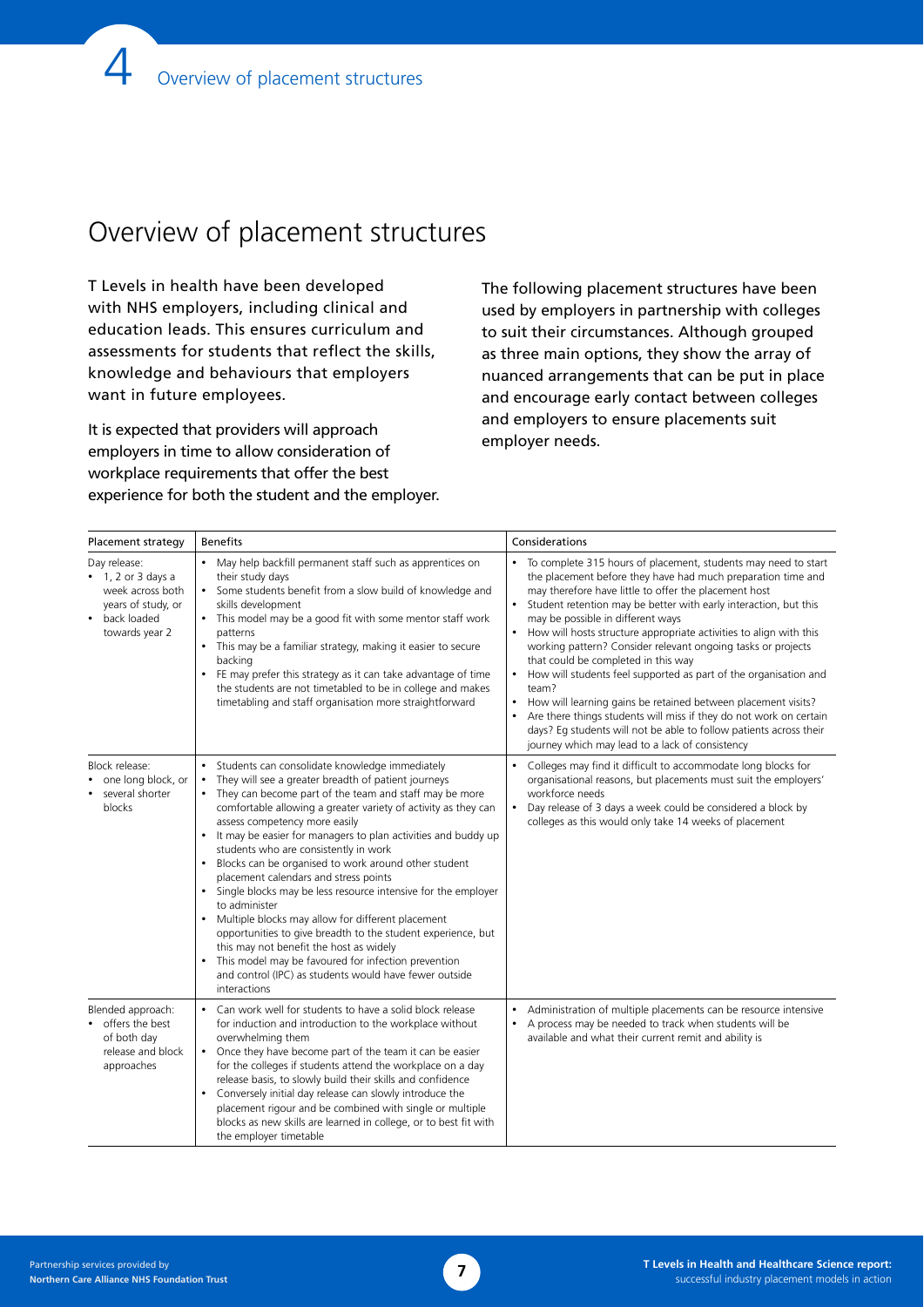Done with purpose, all placement structures can deliver best practice. Most organisations researched agreed that early discussions with colleges was important, as was the understanding that the employer has an important influence on T Levels and should not be a bystander.

### **Considerations about placement structure:**

- What would work best for the organisation?
- What else could the organisation accommodate?
- When will placements be most beneficial for the students and for the organisation?
- How much administration resource can the organisation put in?
- What experience and training are students expected to have before starting a placement?
- If a local provider is not offering a preferred placement structure, how can the organisation work with them to influence changes for the future?

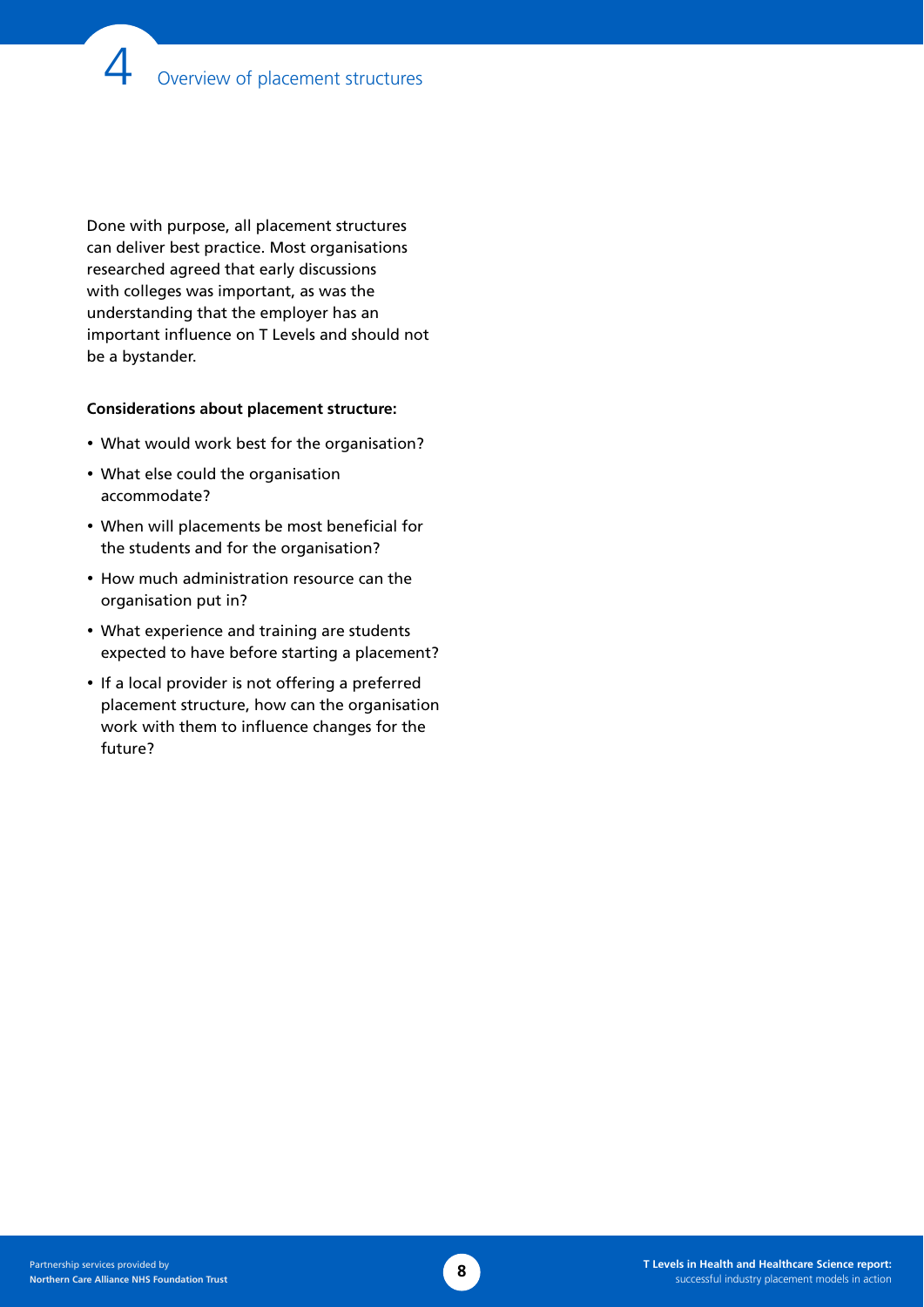# <span id="page-11-0"></span>Successful placement strategies in action

a. Single Trust/single FE provider pilot for T Levels (T Levels starting 2023)

A survey sent out on behalf of Strategic Development Networks and Health Education England to individuals who had engaged with T Level activities within the last 12 months highlighted the following common questions:

- How do we begin planning?
- What different organisational models for T Levels are being implemented successfully?
- How might these fit into any individual organisation?

The following organisational models are from sites who are successfully implementing T Level IPs, who already host nurse cadet T Level-style placements or who have pilot schemes in place for T Level-style IPs.

Examples are from a variety of health employers who have implemented T Level IPs in different ways to give as full a range of ideas to employers as possible.

| University Hospital Southampton NHS Foundation Trust                                                                                                                                                                                                                                       |                                                                                                                                                                                                                                                                                                                                                                                       |                                                                                                                  |                                                                                                                                                                                                                                                                                                                                               |  |
|--------------------------------------------------------------------------------------------------------------------------------------------------------------------------------------------------------------------------------------------------------------------------------------------|---------------------------------------------------------------------------------------------------------------------------------------------------------------------------------------------------------------------------------------------------------------------------------------------------------------------------------------------------------------------------------------|------------------------------------------------------------------------------------------------------------------|-----------------------------------------------------------------------------------------------------------------------------------------------------------------------------------------------------------------------------------------------------------------------------------------------------------------------------------------------|--|
| Employer/college(s)                                                                                                                                                                                                                                                                        | Placement model                                                                                                                                                                                                                                                                                                                                                                       | Partnership model                                                                                                | Additional features or benefits                                                                                                                                                                                                                                                                                                               |  |
| • Supported 10 placements in initial<br>year of pilot, 15 in the second<br>cohort, building to approximately<br>20 for future intakes<br>• Piloting BTEC students in T Level-<br>style placements in readiness for T<br>Level delivery in 2023<br>• Working with 1 college on<br>main site | 4-week blocks<br>June/July year 1<br>Nov year 2<br>Mar/April year 2<br>No college during blocks<br>3 different placement areas per<br>student, across a wide variety<br>of areas including Neurology,<br>Cardiac, Medicine, Surgery,<br>Trauma & Orthopaedics, Medicine<br>for Older People, Child Health and<br>Cancer Care, to support choice of<br>future occupational specialisms | Worked on curriculum together<br>Supporting teaching and<br>education at college<br>Employer-led placement model | 5-week induction, 1 day per week<br>Involved in student recruitment<br>Care Certificate offered<br>Guaranteed healthcare assistant<br>(HCA) interview for students with<br>a successful IP<br>Succession route through trainee<br>nursing associate (TNA), assistant/<br>associate practitioner (AP) and<br>degree apprenticeship if suitable |  |

Benefits, considerations and lessons learned

• Piloting in advance of local college introducing T Levels gives lots of opportunity to modify

- • Initially wanted students to attend for experience days, but this was changed to block placements due to COVID-19 restrictions this worked well so has been retained as the model
- • Further resources required if placement capacity is to increase beyond the pilot, eg funding for Disclosure and Barring Service (DBS) checks and Occupational Health, some teaching resources and placement administration
- Good board engagement and strategic discussions at matron level
- T Levels integrated in the Trust's workforce plan by creation of a career pathway
- Students are under direct supervision to engage in activities that a healthcare support worker (HCSW) can carry out this safeguards students as well as patients Begin onboarding process early as students often do not have correct documents for DBS checks or vaccinations, and this can take around 6 months to organise

*"Managing increasing placement demands across a range of learners means that colleges need to engage with employers early. Previously we would not have*  said no to placements but with recent pressures we can only engage with colleges who have been in touch and worked with us.

Alison Trenerry, Education Quality and Learning Environment Lead for University Hospital Southampton NHS Foundation Trust

*"Our aim is that students are developing into that HCSW role while we have them and then coming back to work with us".* 

Clare Aspden, Apprenticeship Lead for University Hospital Southampton NHS Foundation Trust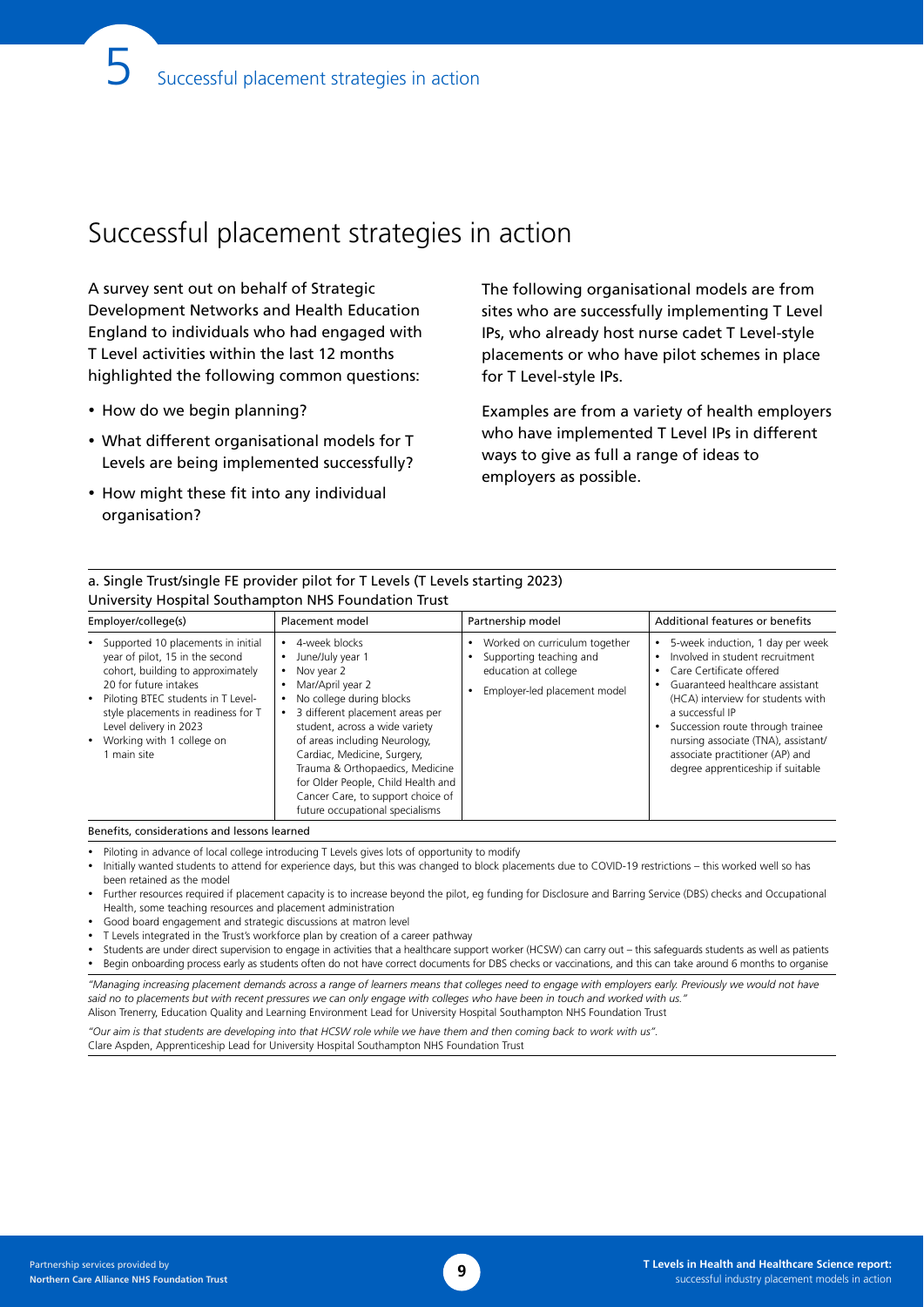### b. Single Trust/multiple FE providers University Hospitals of Morecambe Bay NHS Foundation Trust

| Employer/college(s)                                                                                                                                                                                                                                       | Placement model                                                                                                                                                 | Partnership model                                                                                                                                                                                                             | Additional features or benefits                                                                                                                                                                                                                                                                                                                         |
|-----------------------------------------------------------------------------------------------------------------------------------------------------------------------------------------------------------------------------------------------------------|-----------------------------------------------------------------------------------------------------------------------------------------------------------------|-------------------------------------------------------------------------------------------------------------------------------------------------------------------------------------------------------------------------------|---------------------------------------------------------------------------------------------------------------------------------------------------------------------------------------------------------------------------------------------------------------------------------------------------------------------------------------------------------|
| • Approx. 70 Adult Nursing<br>placements<br>No request for other health options<br>$\bullet$<br>Trust covering large geographical<br>٠<br>area with 3 main hospitals<br>• 3 colleges offering Adult Nursing<br>and 1 offering Healthcare Support<br>(HCS) | Not agreed but potentially:<br>1-2 week(s) block, late in year 1<br>1-2 day(s) per week, year 2<br>Aim to cover gaps left by<br>apprenticeship off-the-job time | Regular collaboration board<br>to ensure equality of offer to<br>colleges<br>All colleges use same paperwork<br>and handbook and work together<br>on curriculum<br>Considering shared engagement<br>post between all partners | Aim to complete care certificate<br>by beginning of year 2<br>May allow paid shifts to be<br>offered to increase placement<br>hours<br>Careers and engagement team<br>working with cohorts from<br>registration<br>Developing tutors via insight<br>sessions<br>Dummy document system so<br>students can practice using site<br>before joining as staff |

Wanted students to have hands-on experience in year 1 to keep them interested and ensure they are on the right course

- Aim to treat as an employee with Band 2 remit
- Work alongside qualified and support staff
- Pathway developed from T Level via TNA and degree apprenticeship routes to registered nurses
- Highlight opportunities for progression and change with the same employer (NHS)
- Staff engagement has been good as there was already a culture of student placements
- **Expectation at Care Group level to take T Level placements**

*"We know that if we bring young people into the Trust we get some diverse thought. These [T Level] students are going to have fundamental knowledge and*  skills and they're then going to have that practical element so why would you not want to employ them.

Ray Olive, Assistant Director of People & Occupational Development for University Hospitals of Morecambe Bay NHS Foundation Trust

#### c. Integrated care organisation model Sussex Health and Care Partnership (SHCP)

| Employer/college(s)                                                                                                                                                                                 | Placement model                                                                                                                                                                                | Partnership model                                                                                                                                                                                                                                                                                                                                                                                                                               | Additional features or benefits                                                                                  |
|-----------------------------------------------------------------------------------------------------------------------------------------------------------------------------------------------------|------------------------------------------------------------------------------------------------------------------------------------------------------------------------------------------------|-------------------------------------------------------------------------------------------------------------------------------------------------------------------------------------------------------------------------------------------------------------------------------------------------------------------------------------------------------------------------------------------------------------------------------------------------|------------------------------------------------------------------------------------------------------------------|
| • 23 Adult Nursing placements<br>• 3 colleges are currently involved,<br>but there is the potential for<br>approx. 10 to be included<br>• Multiple employers across<br>integrated care system (ICS) | Year 1 placements May/June<br>Year 2 placements<br>٠<br>Full model yet to be decided,<br>but blocks being discussed. May<br>be different for the different<br>providers and employers involved | Monthly meetings of ICS,<br>(including all local NHS trusts,<br>social care, Sussex Ambulance<br>service, primary care), colleges<br>and the university<br>Initial funding from the Gatsby<br>Foundation for IP coordinator to<br>establish placements<br>Discussions with colleges about<br>future funding for the coordinator<br>post are ongoing<br>Coordinator to look at<br>٠<br>standardising paperwork across<br>providers and employers | Mandatory training<br>Workbook<br>٠<br>Induction: 30 hours online +<br>corporate induction $=$ 35 hour<br>taster |

#### Benefits, considerations and lessons learned

- Initially piloted BTEC course with T Level-style placement. Found it difficult to secure initial pilot placements but the feedback from wards was good and they have offered to repeat placement activity
- • Expect T Level remit to be similar to a Band 2 HCSW
- Initial resistance around the younger age limit in some areas, but it is an improving picture
- Good cooperation within group, but needs dedicated resource to become sustainable IP coordinator to provide this resource
- Working across the system should allow for a breadth of experience for students and more equitable access to placements

*"Sussex Health and Care Partnership (SHCP) have been working on developing a Sussex-wide strategic approach to a T Levels workstream and the focus is on collaboration, inclusion and partnership working with all the main stakeholders (NHS trusts, social and primary care, ambulance service, local colleges and HEI [higher education institutions]) for the last nine months.* 

The development of a T Level working group within SHCP (ICS), which meets monthly, has been integral to the progress that has been made regarding the *development of an understanding of the T Levels in general and how they can give a helping hand to young people across Sussex gain knowledge, behaviours and practical skills into working in health, social care and primary environments."*

Jill Durrant, T Level Project Manager for SHCP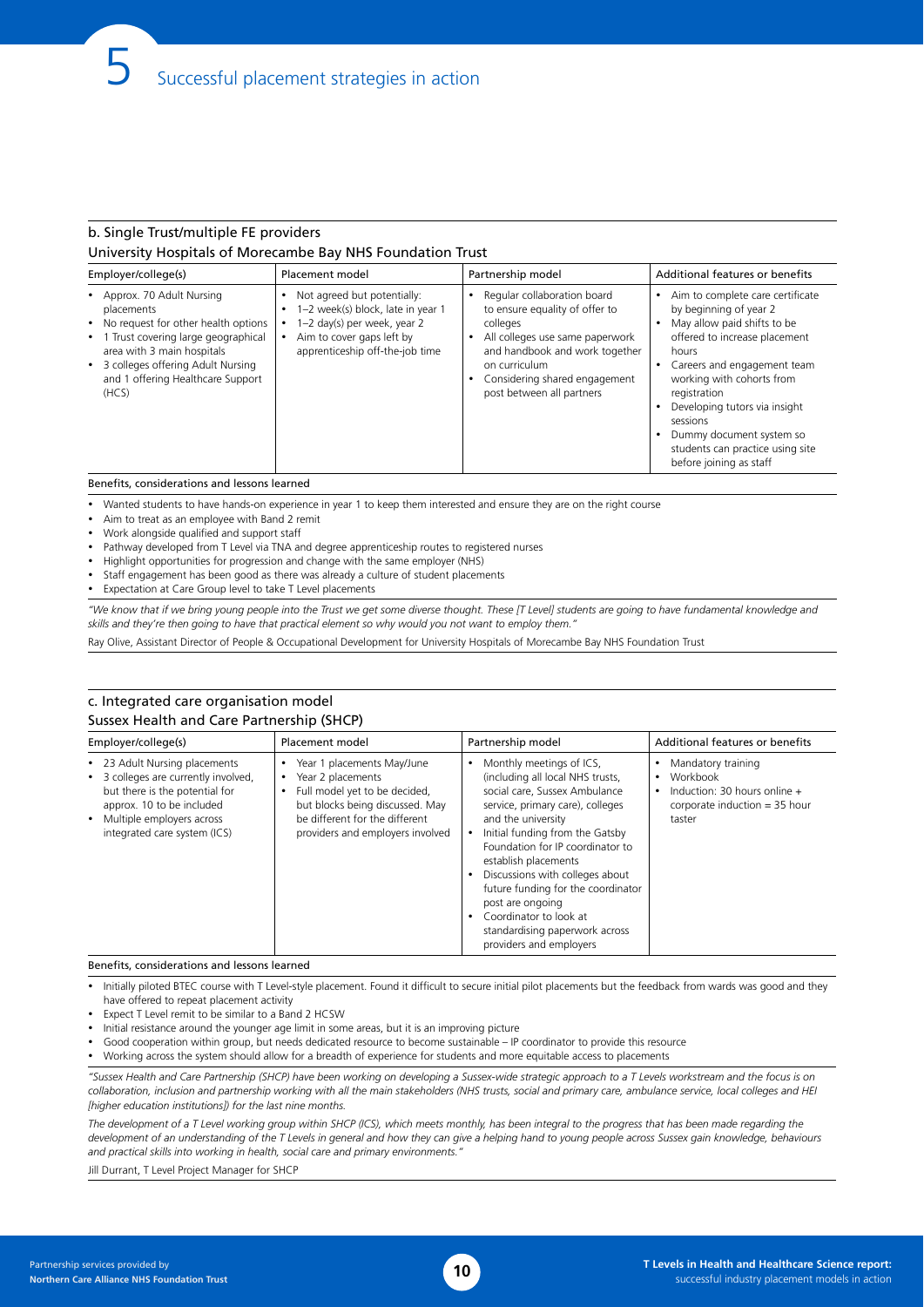### d. System-wide health and social care model Leeds City region

| Employer/college(s)                                                                                                                                                                                                                                                                                   | Placement model                                                                                                                                                                       | Partnership model                                                                                                                                                                                                                                                                                                                                            | Additional features or benefits                                                                                                                                                                                                                                            |
|-------------------------------------------------------------------------------------------------------------------------------------------------------------------------------------------------------------------------------------------------------------------------------------------------------|---------------------------------------------------------------------------------------------------------------------------------------------------------------------------------------|--------------------------------------------------------------------------------------------------------------------------------------------------------------------------------------------------------------------------------------------------------------------------------------------------------------------------------------------------------------|----------------------------------------------------------------------------------------------------------------------------------------------------------------------------------------------------------------------------------------------------------------------------|
| • 66 placements offered across<br>Adult Nursing, Mental Health and<br>Therapy teams<br>• Multiple employers from acute<br>trusts, primary and social care,<br>mental health, local authority and<br>third sector<br>• 2 FE colleges currently working<br>collaboratively with same<br>placement model | 1-week induction, July year 1<br>2 days per week from Sept year 2<br>Wrap round days in college<br>Placement during half term but<br>not Christmas<br>May work shifts, but not nights | Placement lead has citywide remit<br>Memorandum of understanding<br>for all employers and FE agreed<br>by Leeds One Workforce Strategic<br>Board. Includes activity remit,<br>and the responsibilities of the<br>employer, student and providers<br>Colleges use the same paperwork<br>6-weekly steering group meetings<br>where citywide decisions are made | Corporate and local induction<br>Weekly employer/career talks<br>Care certificate knowledge<br>$\bullet$<br>completed by July year 1<br>Agreed placement hours sufficient<br>for students to access TNA roles<br>directly<br>Possible ring-fenced<br>apprenticeship places |
|                                                                                                                                                                                                                                                                                                       |                                                                                                                                                                                       |                                                                                                                                                                                                                                                                                                                                                              |                                                                                                                                                                                                                                                                            |

Benefits, considerations and lessons learned

Citywide FE have equal opportunities for placements. Working together has led to greater collaboration and sharing of best practice between FE providers Wide variety of placement opportunities for students. The involvement of Leeds Health and Care Academy means there is a requirement to offer specialisms

which can be accessed across the city, not just within acute trusts

Engaging beyond acute trusts allows for greater placement capacity

Having an established citywide steering group means organisations already have experience of working together

Building relationships takes time

Important to have people with the authority to make decisions on the steering group

Beginning to look at sustainability for placement capacity and future funding

*"Leeds has developed a unique, citywide approach to the implementation of the Health T Level, both in the context of industry placement providers and edu*cational providers. This ensures that the delivery of the T Level is a truly inclusive and collaborative project that aligns with system needs, as the qualification is *implemented in partnership across the city."*

Helen Thurston, Development Officer for Leeds Health and Care Academy

#### e. Single Trust/single college, multiple health options Royal Devon and Exeter NHS Foundation Trust

| Employer/college(s)                                                                                                                                                                                                                                               | Placement model                                                                                                                                                                                                                          | Partnership model                                                                                                                        | Additional features or benefits                                                                                                                                                                             |
|-------------------------------------------------------------------------------------------------------------------------------------------------------------------------------------------------------------------------------------------------------------------|------------------------------------------------------------------------------------------------------------------------------------------------------------------------------------------------------------------------------------------|------------------------------------------------------------------------------------------------------------------------------------------|-------------------------------------------------------------------------------------------------------------------------------------------------------------------------------------------------------------|
| • Placements for 2021/22<br>• 20 Adult Nursing<br>• 10 Maternity<br>• 10 Mental Health<br>• HCS placements from 2023<br>• 1 main Trust and 1 college working<br>together<br>• Placements in mental health Trust<br>and community also organised by<br>coordinator | 2-week observational block, Jan<br>vear 1<br>1-week simulation, year 1<br>2 to 3-week block, Sept year 2<br>3-week block, to be announced<br>year 2<br>Observational block rotation<br>through Maternity and Mental<br>Health for taster | Close working relationship with<br>college for around 5 years<br>12-month secondment from<br>college to Trust to establish<br>placements | Induction - online introductions<br>and onsite walk through<br>Mandatory training<br>Trust ID badge<br>Honorary contract<br>Careers events with NHS<br>Professionals (NHSP) offer<br>To be treated as staff |

Relationship building is key

All areas (except a few Acute Mental Health wards) take under-18 T Level students. Time has proved that this is not an issue. Built up from a work experience observational week to full T Level placements even in Mental Health and Maternity

COVID-19 is no longer a barrier as all students will be mask fit tested and risk assessed

• Important to treat students as staff to allow them to be useful helpers during their placement

*"Knowing the course and college processes and also the staff implementing the T Level has been crucial to be able to explain to CNMs [Clinical Nurse Manag*ers] what is required and secure the placements required. Teamwork is key to enable the students to complete their course and for the Trust to secure a work*force for the future.* 

Alison Brown, Early Careers Development Advisor for Royal Devon and Exeter NHS Foundation Trust

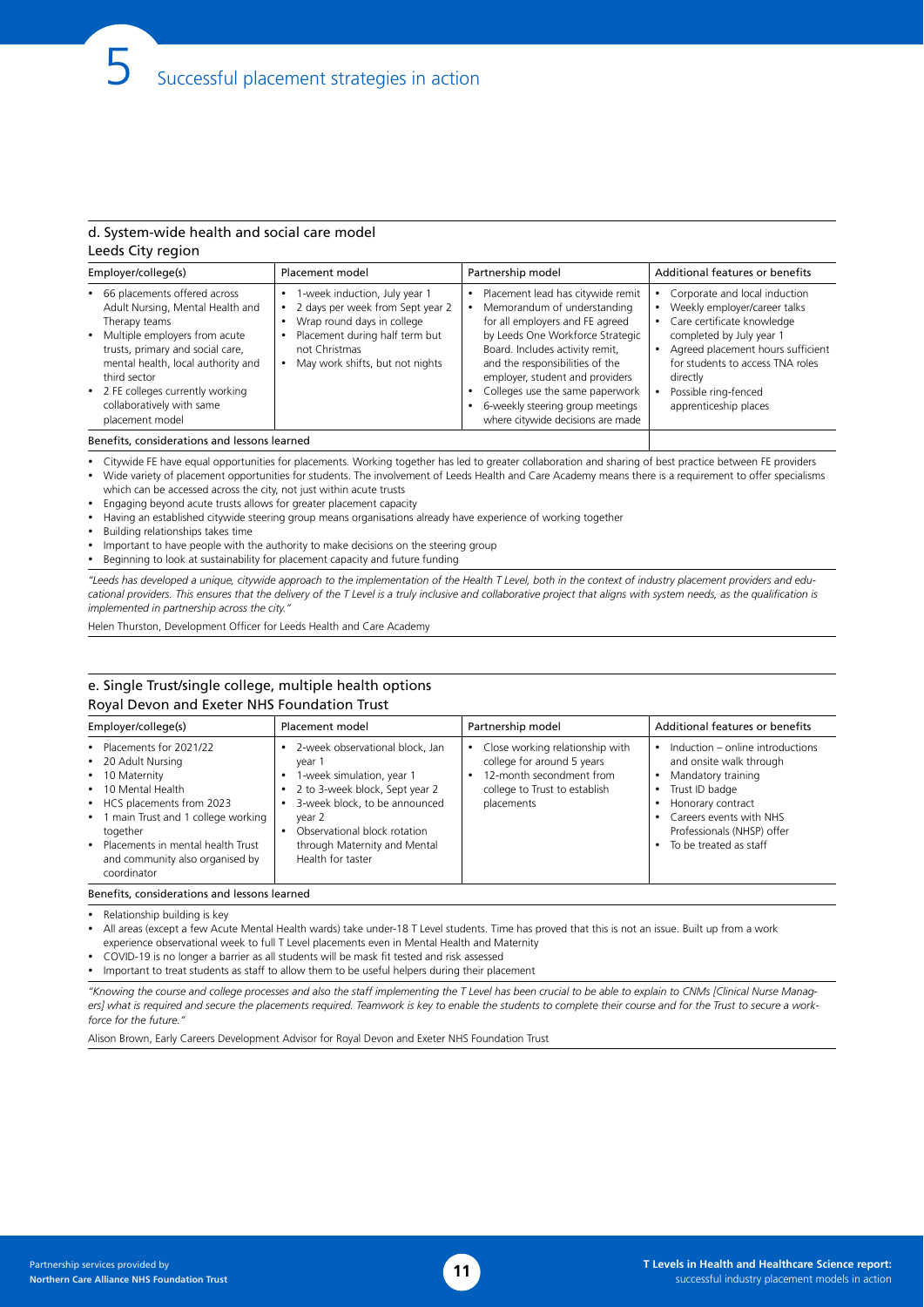### f. Single Trust/multiple FE partnership model Northern Care Alliance (NCA) NHS Foundation Trust

| Employer/college(s)                                                                                                                                                                       | Placement model                                                                                                                                                                                                     | Partnership model                                                                                                                                                                                                                                                                                                                                                                                                                                                                                                                                                                              | Additional features or benefits                                                                                                                                                                                                                                                                                                                                                                                                                                             |
|-------------------------------------------------------------------------------------------------------------------------------------------------------------------------------------------|---------------------------------------------------------------------------------------------------------------------------------------------------------------------------------------------------------------------|------------------------------------------------------------------------------------------------------------------------------------------------------------------------------------------------------------------------------------------------------------------------------------------------------------------------------------------------------------------------------------------------------------------------------------------------------------------------------------------------------------------------------------------------------------------------------------------------|-----------------------------------------------------------------------------------------------------------------------------------------------------------------------------------------------------------------------------------------------------------------------------------------------------------------------------------------------------------------------------------------------------------------------------------------------------------------------------|
| • 80 Adult Nursing and 8 HCS<br>placements across 4 hospital sites<br>Acute Trust with intermediate care<br>$\bullet$<br>facilities<br>• 4 colleges – 1 per care organisation<br>locality | 1-week block in Mar/Apr year 1 -<br>observational<br>10-week block starting Oct/Nov<br>year 2<br>4 days per week with 1 day for<br>reflection and continued learning<br>at college<br>No rotation of placement area | Relationships with colleges<br>$\bullet$<br>developed over several years<br>Initially developed curriculum and<br>placement model with 1 college.<br>Same offer then extended to 3<br>other colleges<br>Working together on curriculum<br>$\bullet$<br>and paperwork<br>Colleges contribute financially to<br>strategic partnership with NCA,<br>part of which finances the T Level<br>Cadet team who further develop<br>T Level programmes<br>Looking at widening placement<br>model to include primary care,<br>mental health and community<br>services for capacity expansion<br>and choice | Welcome event<br>$\bullet$<br>Library membership<br>Volunteer offer<br>Simulation event<br>Mandatory training<br>Health society $-24$ sessions with<br>NCA Career Ambassadors<br>2 career events<br>$\bullet$<br>College tutor insight offer<br>Care certificate under<br>consideration<br>Trust employed T Level Cadet<br>team (administrator, facilitator and<br>practice education practitioner) to<br>oversee all aspects of IP<br>Clearly defined activity remit on IP |

#### Benefits, considerations and lessons learned

• Previous BTEC cadet offer meant some existing paperwork and host area connections were already established

- All 4 colleges have standardised IP arrangements across hospital sites
- Steering and task and finish groups established to guide and facilitate placement development and closer working relationships
- Able to pool college expertise and resources
- Support from senior management has been key
- • Students are to be treated as Band 2 staff members (with slightly limited remits)
- COVID-19 is no longer a barrier as all students will be mask fit tested and risk assessed
- • Age is not considered a barrier and placements are expected to be offered unless a case for refusal is put to the Chief Nurse's office
- • Buddied with support staff on IP
- Seen as an important pipeline to HCSW and TNA apprenticeships
- • Encourage students to continue working with Trust via NHSP if going to university nearby

*"T Levels have been a great way to begin to develop our relationship with local FE partners to begin to explore future working collaborations. There is such a wealth of knowledge and experience in our college partners that we are able to share and offer the same back to them. This can only be good for our students (who we hope will be our future colleagues) and their learning."* 

Julie Miller, T Level Development Manager for NCA NHS Foundation Trust

The variety in these examples underlines both the variety of possibilities and the need for models to be custom designed by the organisations involved.

What all the employers have in common is a desire to offer a quality placement which will give an excellent experience to the students and enhance their future employability and chance of successful higher education or apprenticeship applications. This is not totally altruistic. All the employers featured hope that T Level students will become part of their future workforce.

"We invest in the students for 2 years and have planned a programme that hopefully gives them a great experience. So much so that they will want to be part of our future workforce, whichever route they take to get there. We are aware of the competition from other employers and the wide range of career options open to the students so want to make the most of this opportunity and our return on investment."

### **Allison Reader, Widening Participation Manager at NCA NHS Foundation Trust**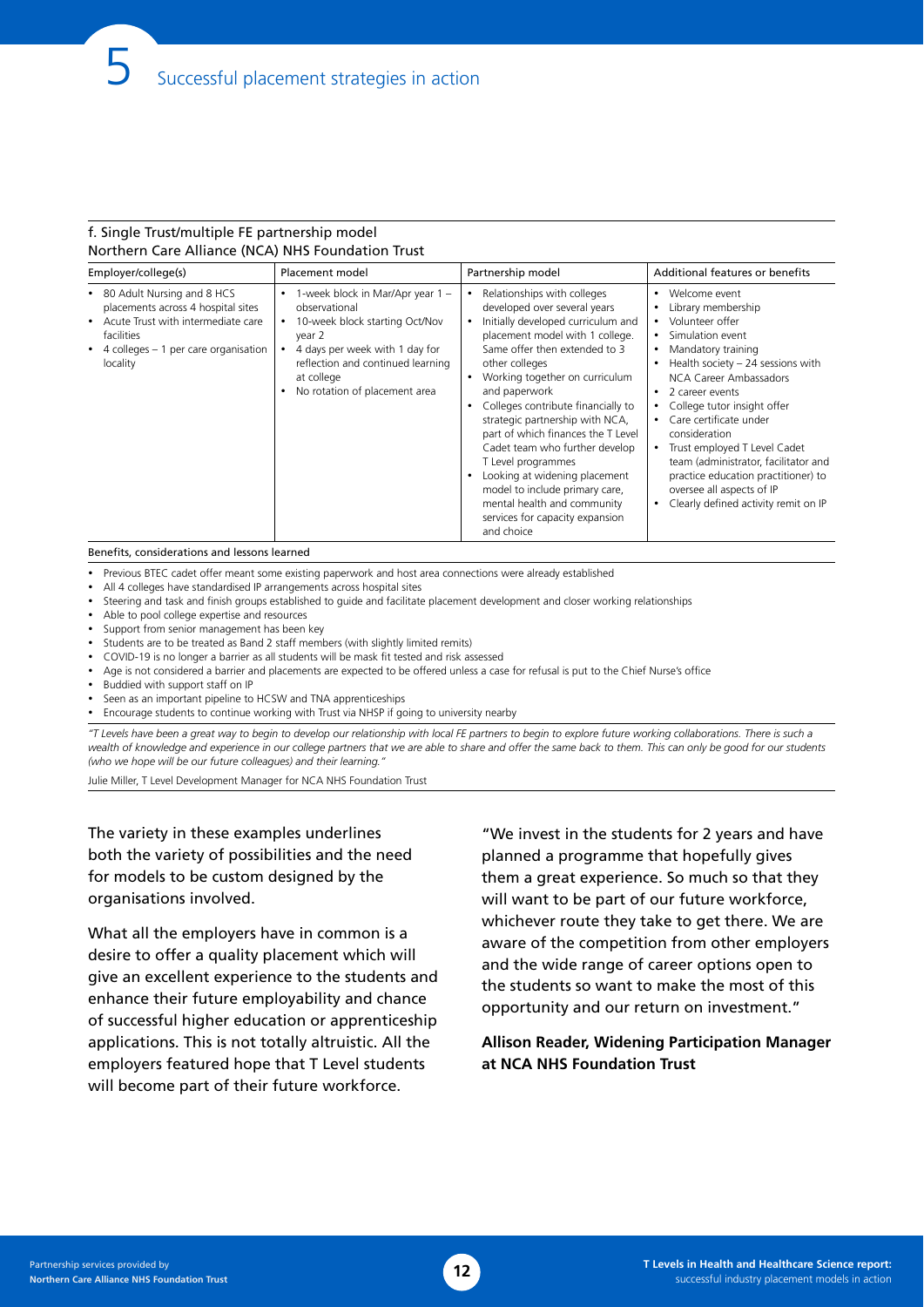# Solutions to placement challenges in action

Research gathered informally from organisations who have either been wave one or wave two providers for T Levels has shown that health organisations are genuinely keen to be involved in IPs and can successfully overcome what have traditionally been seen as potential barriers to hosting young people in health workplaces.

Perceived barriers consistently mentioned in relation to Health T Level IPs have been:

#### a. age

- b. agreed activities on placement
- c. COVID-19 restrictions
- d. capacity of placement host areas
- e. capacity of work experience/apprenticeship/ admin teams

Outlined below are some of the approaches taken by organisations offering T Level IPs.

#### **a. Age**

T Levels are currently available for students aged 16–19. Some students do not complete their education at Level 2 ready to begin the rigorous curriculum of a T Level and will complete a transition programme, improving maths and English skills and developing the behaviours, attitudes and confidence needed to complete a T Level and IP.

Many employers mention historical 'rules' in their organisations stating that under 18s cannot perform personal care, cannot be allowed access to areas where they may encounter distressing behaviour or events such as Maternity or Mental Health, or cannot work in areas containing chemicals. Closer investigation reveals that most of these rules hinge on an assumed lack of maturity rather than evidence.

The following guidance may be useful for employers who encounter resistance to the introduction of IPs for under 18s: [https://www.](http://www.skillsforcare.org.uk/Documents/Guidance-on-employing-workers-aged-16-and-17.pdf) [skillsforcare.org.uk/Documents/Guidance-on](http://www.skillsforcare.org.uk/Documents/Guidance-on-employing-workers-aged-16-and-17.pdf)[employing-workers-aged-16-and-17.pdf](http://www.skillsforcare.org.uk/Documents/Guidance-on-employing-workers-aged-16-and-17.pdf)

Employers who have been successful in securing T Level IPs have had frank conversations with senior managers and staff alike. They have used evidence (included in the [resourse section](#page-21-0) of this report) to question the status quo and make the case for the need to provide a way for young people to gain the skills workplaces need.

### **These organisations have accepted that the age of T Level students is** *not* **a barrier.**

For 16–18-year-olds, as for all workers in the NHS, the working directive guidelines apply; they should not be exposed to harmful substances, radiation or dangerous working conditions; and they should also be risk assessed when starting a new role.

Employers offering T Level IPs have worked closely with their local providers to ensure that T Level students do not enter the workplace without the required level of knowledge and skills to be safe while on placement and can demonstrate this to their staff. For some this means postponing the main body of placement until the student's second year to maximise their pre-placement training, for others this involves having a varied remit which increases during the placement.

Some students entering the workplace during year 2 will have turned 18 before they begin their IP. Organisations have expressed an intention to offer certain age-restricted placements to these students, where applicable, to maximise capacity.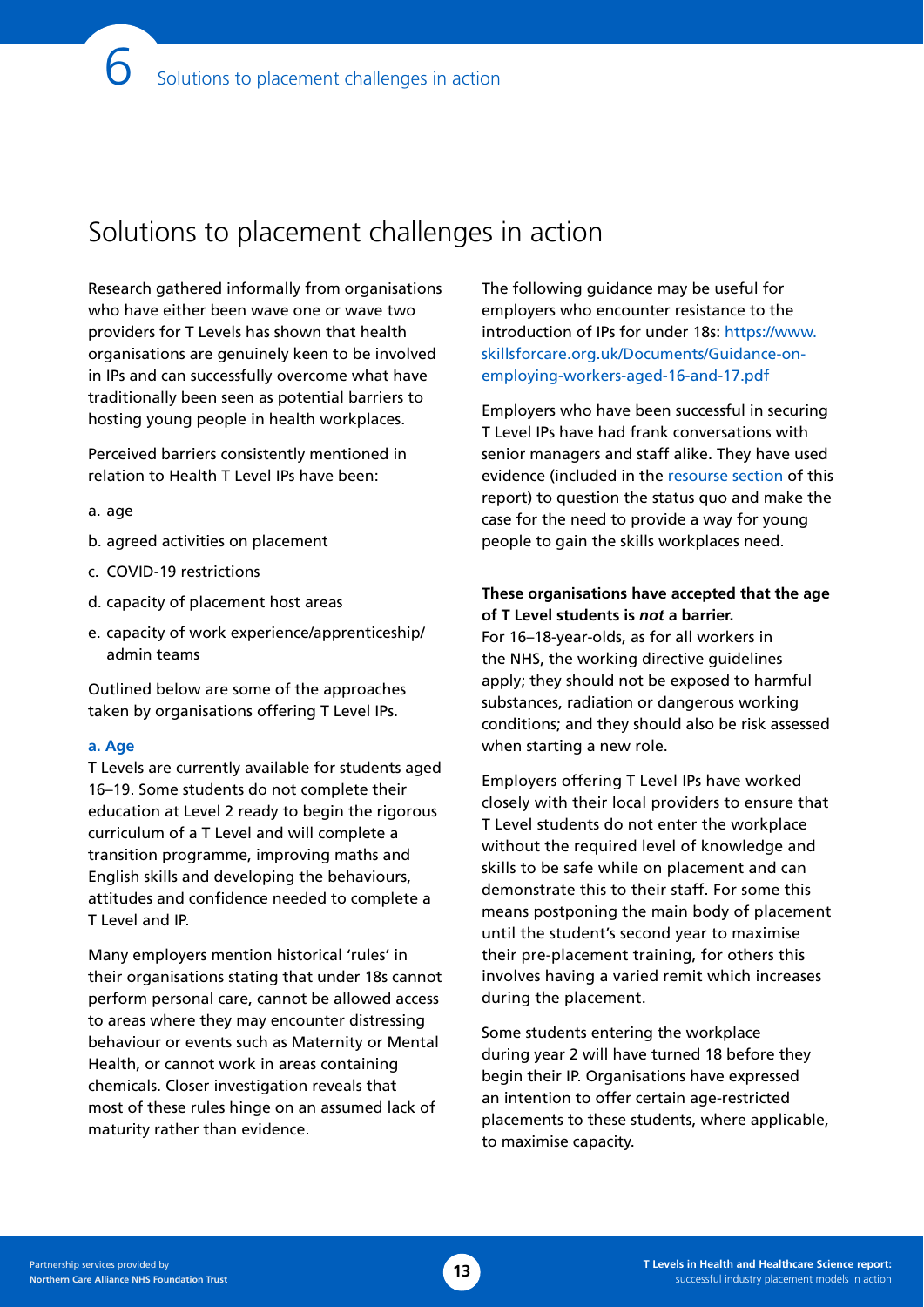### **b. Agreed activity on placement**

The majority of organisations who took part in this research with plans for student IPs in 2021 or early 2022 had some form of agreement on the accepted activity or the remit of the placement. This was felt to be important to safeguard patients, organisations, students, staff and the colleges.

These agreements take many forms and contain differing levels of detail, but all had been agreed or were in discussion with clinical colleagues.

The support of the Chief Nurse's office (or equivalent) for the Adult Nursing occupational specialism was seen as vital when promoting these T Level placements to staff. Organisations planning student IPs broadly fell into two types: those who had excellent buy-in from the top levels of management, and those who had excellent levels of buy-in from ward-level staff. Future analysis will show whether this was the result of limited resources restricting the initial focus of engagement activity, but for future success, both are surely needed.

As has been said, T Level IPs are not work experience and are more than observational exercises. T Level students can gain valuable experience and career skills on placement. If engagement with providers is robust and begins early enough, T Level curriculum delivery can reflect individual organisation's values and skills requirements, ensuring students can be an asset from day one of their IP.

#### **c. COVID-19 restrictions**

For most organisations, the onset of the pandemic resulted in the withdrawal of work experience placements. This was due to concerns about the safety of students, staff and patients, and severely impacted on the ability of students to fulfil placement hours in healthcare settings.

Unlike for many Level 3 healthcare qualifications, IP hours are an integral component of the T Level qualification, so they must be safeguarded once offered by employers.

One way to achieve this is to ring-fence T Level IPs in the same way that organisations do for nationally commissioned placements such as student nursing and student allied health professional placements: treating these students as staff; offering the same mandatory training and inductions; providing access to full PPE, such as respirator masks and vaccinations; and equivalent IPC training.

It is important to highlight that when the commissioned students were allowed to complete their ring-fenced training in healthcare settings during the pandemic (some were even allowed early access to professional registration) this led to staff better understanding both the student's educational journey and the expectations of what their role was within the workplace. Consequently, staff felt more assured of student, colleague and patient safety even during uncertain times.

Although the same level of understanding of T Level qualifications may take some time, comprehensive pre-placement training and written activity remits for placements may alleviate some uncertainty and help to ensure the required continuity of placement delivery.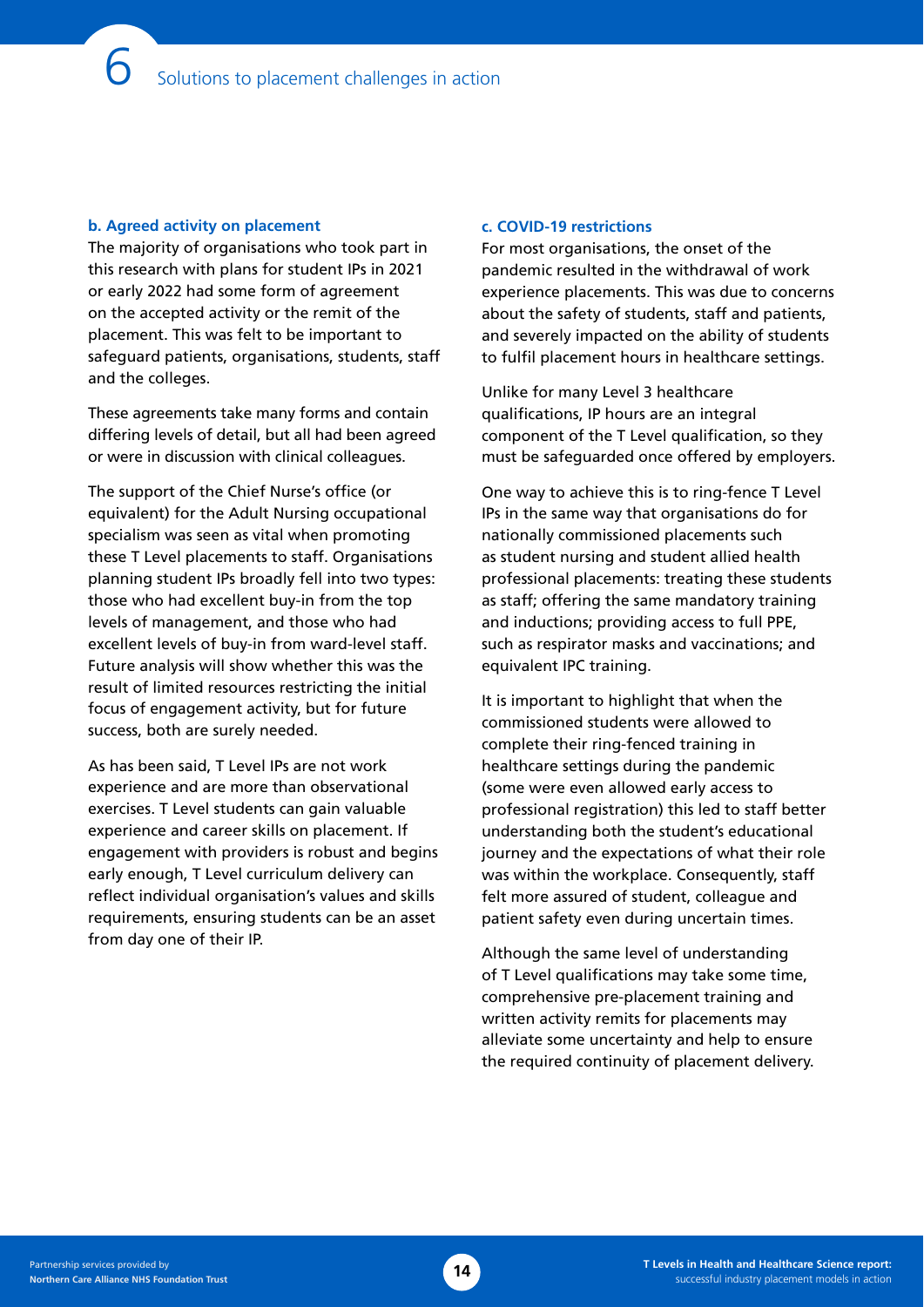Case study: Healthcare Science students in Pathology at NCA are a good example of effective communication between education providers and the employer leading to students completing their placements and contributing in a real and valued way to the operation of health departments during the pandemic.

Whereas most student placements were curtailed at the beginning of the pandemic, three students completing IPs in various pathology departments as part of their Biomedical Science degrees opted to continue their experience in consultation with their tutors and supervisors. Continuing to contribute alongside NHS workers showed that the students could withstand the rigours of the real job, under extremely difficult circumstances, in readiness for their future employment. The departments valued their contribution and offered to pay them through NHSP during this time.

This was possible as the students had been treated as staff during their placements to date (being issued with honorary contracts, undergoing DBS, occupational health and employment checks, along with mandatory, induction and required departmental training). The departments understood their students' remits and abilities and the valuable contribution they could make to the department during this time. They also knew that the students could be safeguarded in the same ways as other staff. The departments were able to satisfy the universities that the health and safety needs of the students had been considered and that the continued placement experience was in the best interest of the students.

Had the placement not been completed, these students would not have been able to apply for registration with the Health Care Professions Council (HCPC) to become Biomedical Scientists. In this instance, all three students continued to contribute to NHSP shift working during their final year of study and all gained a substantive post with the same departments following their registration as Biomedical Scientists the following year.

#### **d. Capacity of placement host areas**

The NHS Long Term Plan<sup>9</sup> outlined expectations for increased numbers of student nurses, allied health professionals and doctors. In line with this, over the last few years, there has been an increase in work experience programmes. Now T Levels students are being added to this landscape.

The increase in the variety of placements did not appear to concern organisations who secured 20 or more T Level placements for 2021/22. The advice from those employers is to have different supervision models for the distinct types of placements.

T Level students are expected to have gained the skills and knowledge of an entry-level worker upon completion of their programme. Therefore, the best people to mentor students during their placement may be support workers in those roles. Some employers have also suggested that nursing apprentices or student nurses would benefit from mentoring T Level students. It is an effective way for all grades to develop leadership and mentoring skills. The mentors would in turn be supported by a supervisor who would be a more senior qualified member of staff. To help develop this model, the Gatsby Foundation has created a free online mentoring tool for staff with little previous mentoring experience.10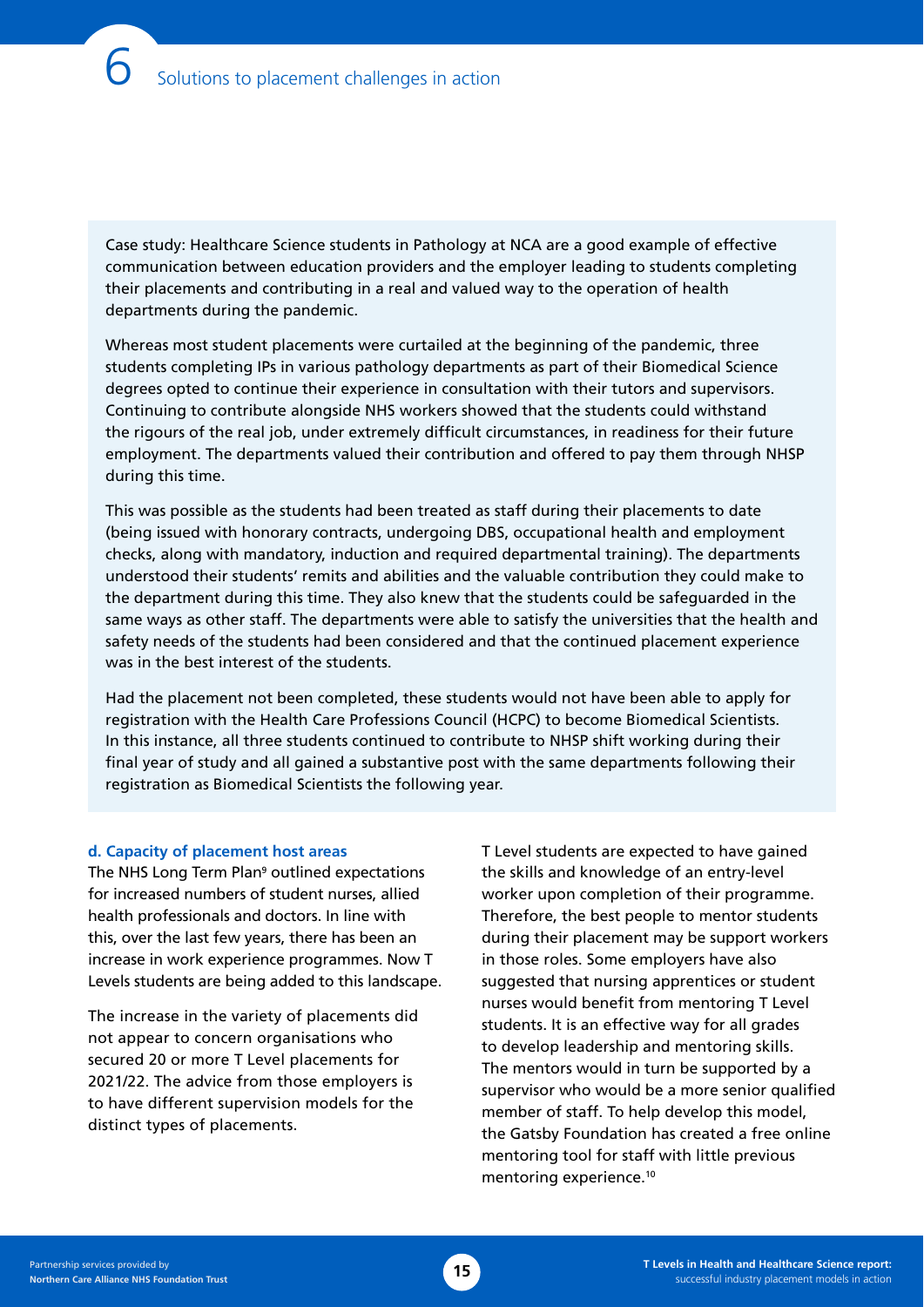In combination with the purposeful delivery of behaviours, knowledge and skills that have been co-designed by the employer and the college, students could arrive on placement ready to help, rather than being the burden that students on placements are often seen as. For an example of a pre-placement module and how this translates into skills for placement readiness, see [Section](#page-21-0)  [VIII. Next steps and signposting to resources.](#page-21-0)

### **e. Capacity of work experience/apprenticeship/ administration team**

Some employers have encountered issues incorporating the extra work involved in organising T Level IPs. This includes sourcing the placement, the administration of the placement, developing relationships with FE, and the creation, agreement and introduction of new paperwork for existing teams.

Organisations approached this in different ways, but many cited the positive effect the pandemic had on their time. General work experience was on hold, which created shortterm capacity within administrative teams and the opportunity to plan the strategic position of IPs in recruitment and career development pipelines. The outcomes of this planning must now be utilised by organisations considering hosting future IPs.

Much of the work involved in developing associated paperwork has already been completed. Early adopters of T Levels developed resources specifically for the health and social care arena, many of which are based on the templates provided by the DfE.11 Health-related resources, including document examples, are collated on the Healthcare Apprenticeship Standards Online (HASO) T Level webpage,<sup>12</sup> and are updated as more employers provide documents to share.

Some organisations have also approached T Levels as an opportunity to create new roles, by developing internal business cases to apply for increased staff funding or establishing funding in partnership with their local FE provider.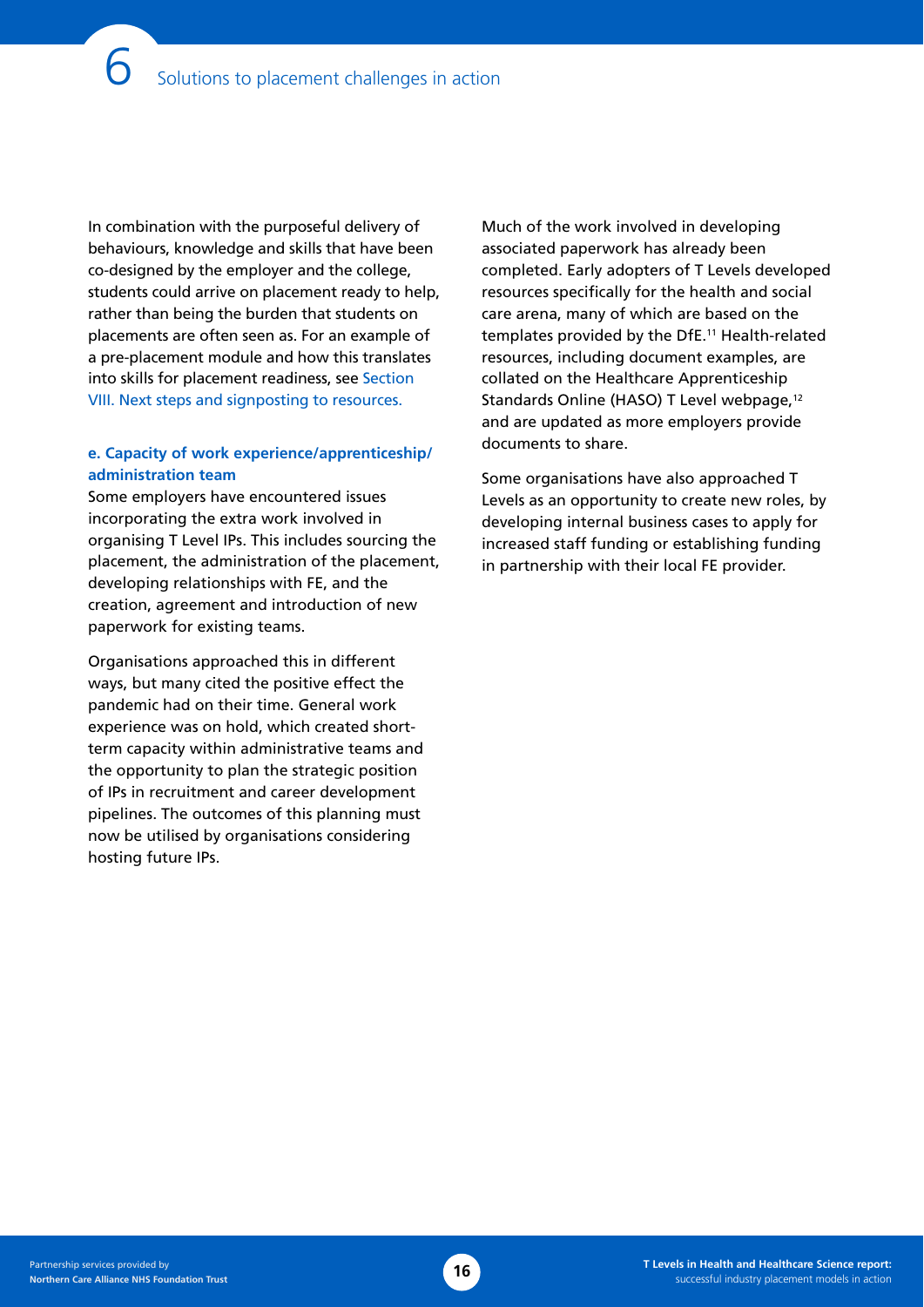### Stakeholder approaches

### **a. FE partners**

A recent theme raised by health employers has been that not all FE providers are implementing T Levels immediately. As in the case study from SHCP, employers may use this time to develop pilot schemes modelled on T Level industrial placements to introduce staff to a new concept for student engagement.

Many of the employers surveyed stated it is best to engage with providers early. Building relationships with providers takes time and it is better to start with small steps than to not engage at all.

Employers need to be confident that students will be well equipped and prepared before they come into the workplace and interact with patients, and FE providers need to feel assured of employer support to welcome the students into what can appear a dangerous and hostile environment. Early and consistent engagement can help address these concerns.

The employer must consider how much involvement with the curriculum and placement development is needed and how much involvement they want, how much resource is available, and how much they are prepared to compromise. The following questions must be considered:

- How proactive are the college(s)?
- How much previous IP experience do the college(s) have?
- What size are their teams?
- How qualified are their delivery staff?
- Can the college(s) deliver to the standard required without input from you (the employer), and would you be comfortable not being involved in that process?

By engaging early with the college(s), employers can influence both the curriculum and the placement models. Once delivery timetables have been decided it is difficult for colleges to accommodate different placement models. So, if the employer's preferred model is block placements, or IPs can only take place at certain times of year, or certain skills need to be taught before students enter the workplace, the college(s) must be contacted as soon as possible, and requirements discussed. FE providers should be made aware of anything that would prevent the programme progressing.

Other considerations for the employer include whether to be involved in the recruitment of the students – this could involve an employer presentation to students and parents at a college interview, an open evening or information evening, or involvement in group interviews. An information session ensures that the employer offer to students over the two years is set out clearly, including important factors such as IP format, whether there will be student choice of placement, the potential location of placements (important especially if it is a large Trust with integrated acute and community placement opportunities). Information sessions also provide an opportunity for the employer to sell their message about the recruitment pipeline once students complete their T Level course and the opportunities offered for continued career training and development.

*"These students are representing our organisation to patients on wards, so we wanted students with the right attitude. This meant we only took a few students at first and now we do a written application and interview them."* 

**Nicola Morgan, Learning and Development Manager, Frimley Health NHS Foundation Trust.**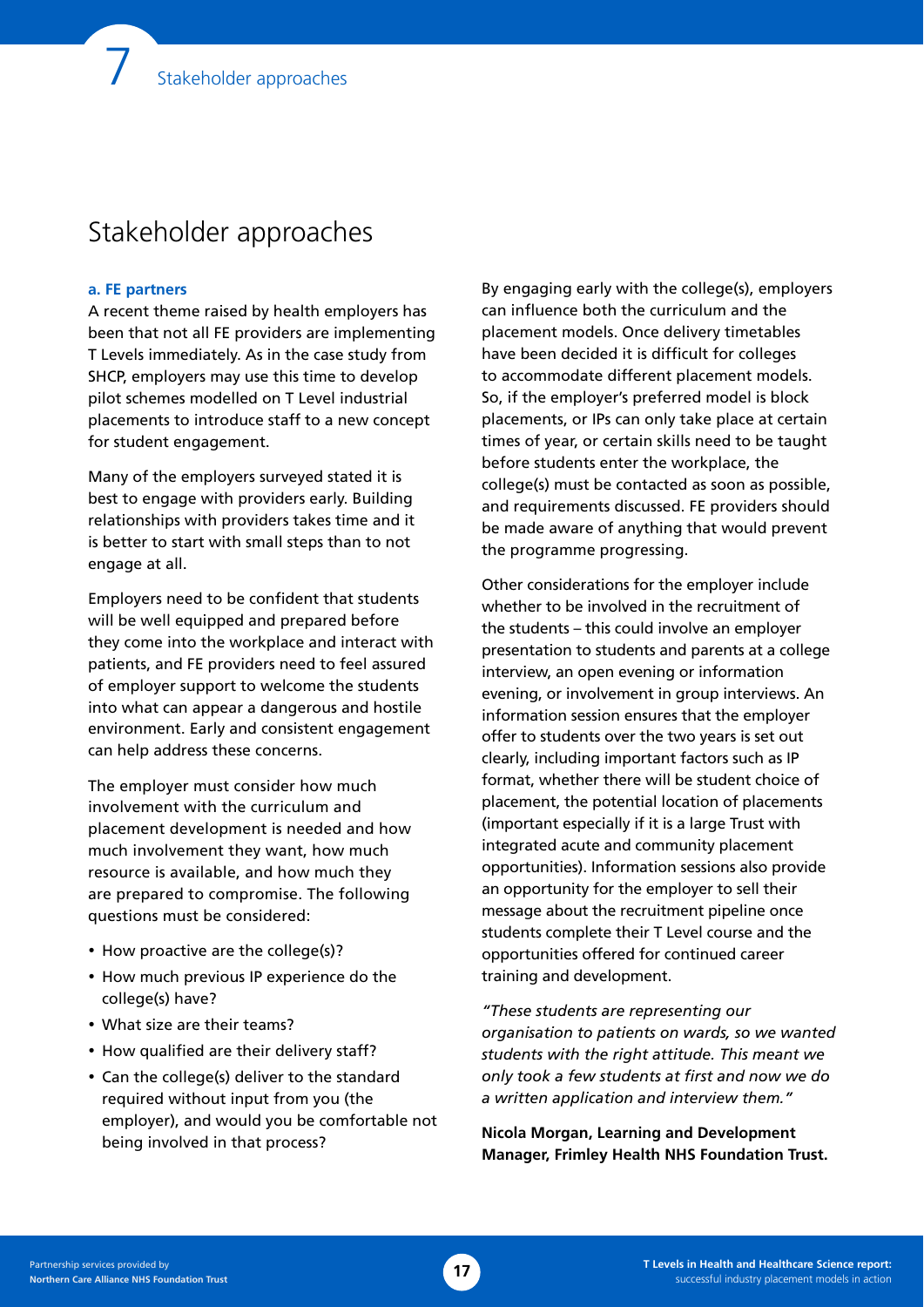### **b. Internal stakeholders**

Successful T Level placements require buyin from all levels of staff in an organisation. Within health, this may start with board-level understanding of how important T Level students could be for the future workforce pipeline. Many organisations are now aware of their social responsibilities as anchor institutions or as local employers, with resultant health improvements for local communities. T Levels feed into many key NHS strategies the board will be keen to support. With this support in place engagement with other staff at a deeper level can begin.

[Section V. Successful placement strategies in](#page-11-0)  [action](#page-11-0) includes issues that can be overcome through communicating with clinical teams, whether that is the Chief Nurse's office or clinicians. The clinical teams have both strategic overview of the future, and internal influence on the board and frontline staff. Early and consistent dialogue about future workforce planning; myth busting, especially about historical norms; and listening to what they feel could be of value to the organisation is important.

Once board and clinical support have been secured, engagement must begin with the staff who will work with the students – supervising, mentoring and nurturing them. Successful organisations spoke about communication strategies. This does not need to be complicated and could involve communications teams distributing basic information about T Levels, the organisation's offer to students and the expectations of the role staff will play. It is helpful to attend departmental-level meetings or speak to key influencers personally or by email. Ambassador or champion-style roles can help the communications strategy. Overcoming the fear of the unknown will hopefully unlock areas that have not historically accepted students.

A strategy that has worked well for some organisations is outlining the obvious progression of T Level students into the workplace, so that staff see them as a long-term solution. Some employers offer guaranteed interviews for support roles or acceptance onto NHSP for successful completion of IP. Ringfenced places on TNA courses have also featured in organisations' strategies.

Staff may struggle with the thought of yet more to do, however, an organisation that has worked with their college(s) and their clinical team should be able to present the T Level IP in a way that is attractive to potential host areas.

The most effective way to create further openings for IPs is to show and tell staff about successful placements within the organisation.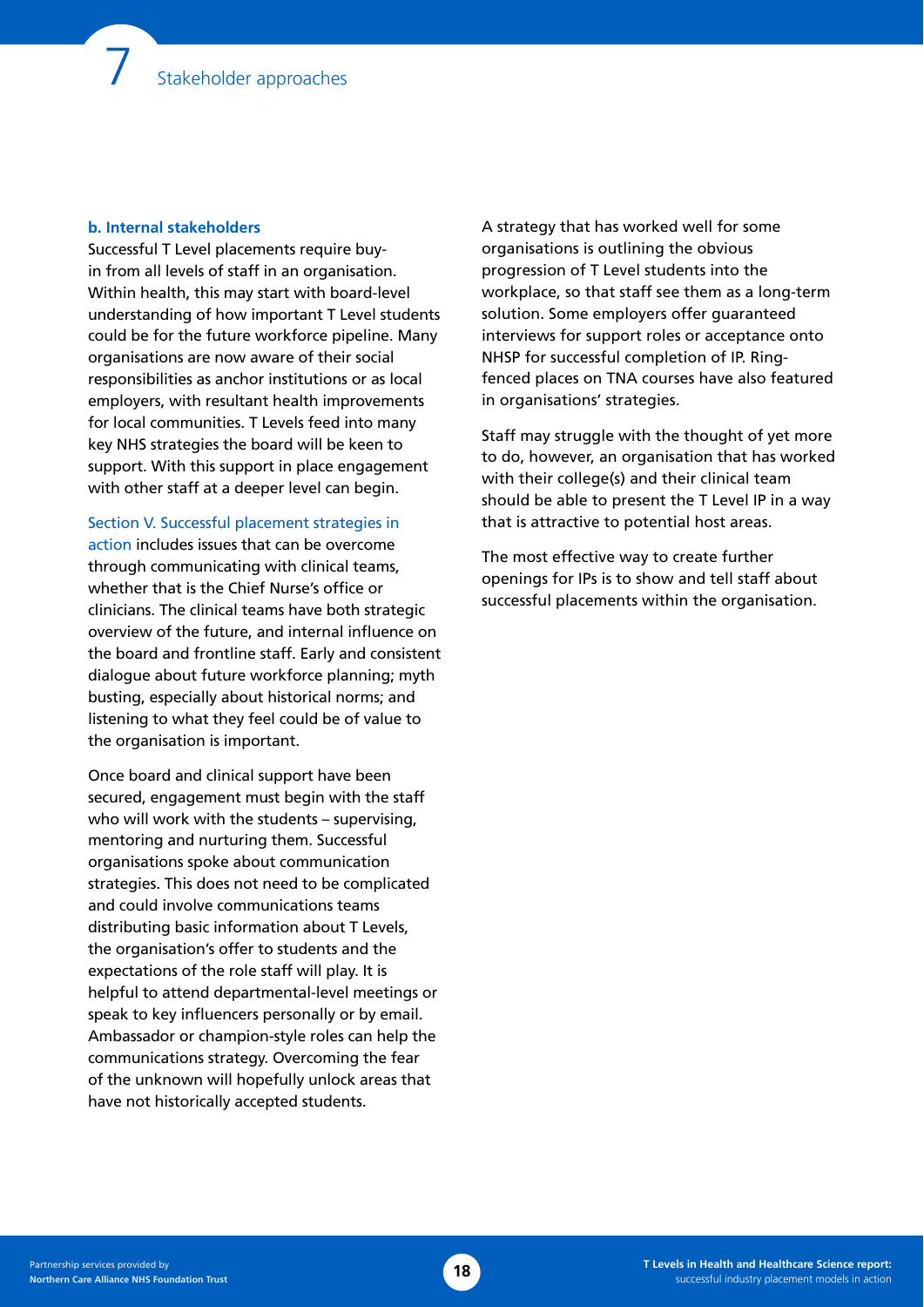# <span id="page-21-0"></span>Next steps and signposting to resources

One place to look for information and guidance is the HASO T Level webpage.

There is a resource link to documents other health organisations have shared so that each employer does not need to create everything themselves. If your organisation has a piece of work that might benefit others, please share it with one of the contacts at the end of the report. <https://haso.skillsforhealth.org.uk/t-levels/>

The DfE T Level site offers downloadable pro forma documents to help new providers get started. Although these are not health and care employer targeted, many are the basis of documents shared on the HASO site and are quite comprehensive. <https://employers.tlevels.gov.uk/hc/en-gb/categories/4403450040850-Plan-industry-placements>

A useful timeline can be found on the HM Government website that outlines the major steps an organisation needs to take when considering T Level placements. [https://www.tlevels.gov.uk/employers/how-it-works](https://employers.tlevels.gov.uk/hc/en-gb/sections/5098910174610)

NHS Employers also have a T Level page on their website, which hosts case studies and provides links to other resources. <https://www.nhsemployers.org/articles/what-are-t-levels>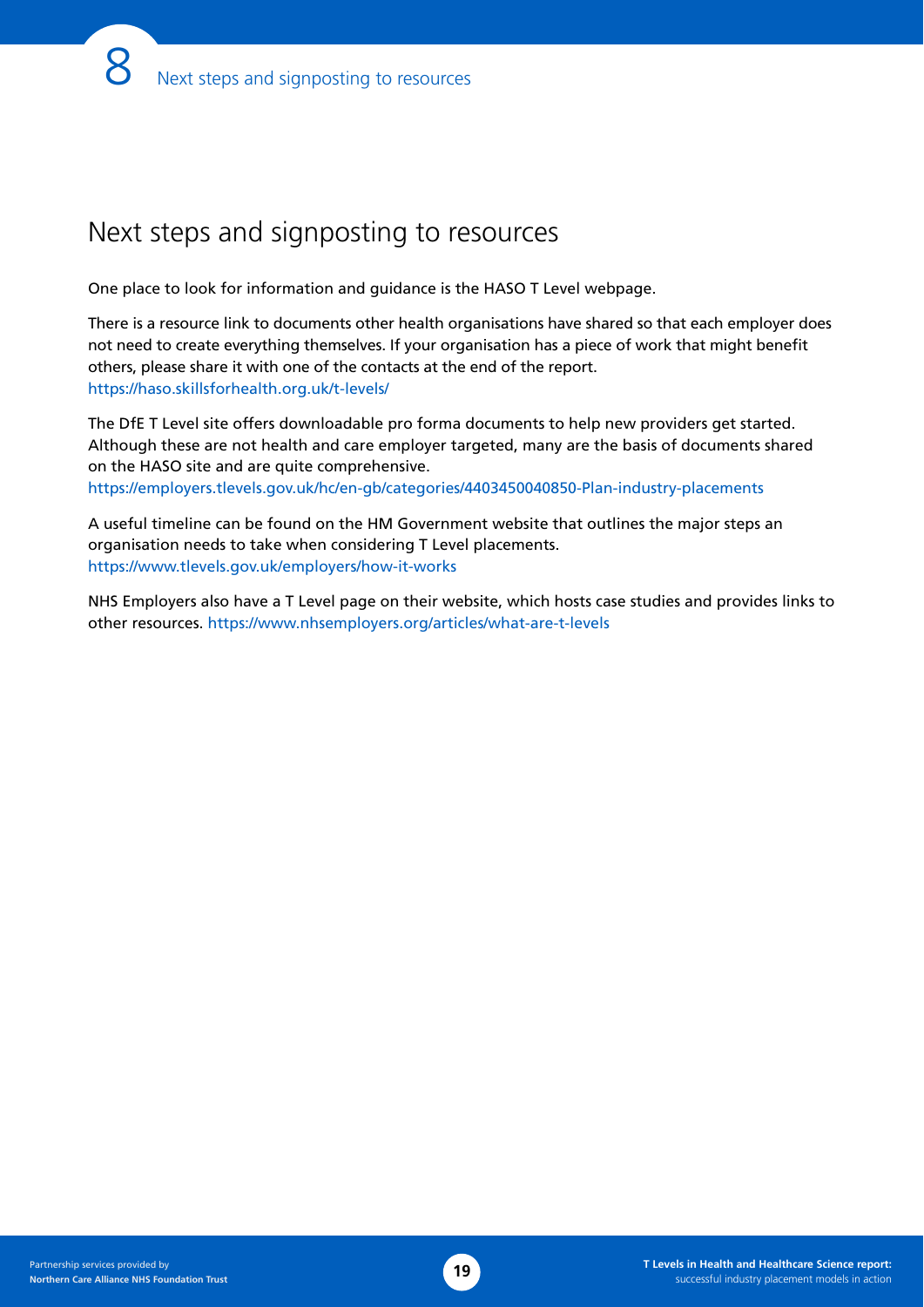# Glossary

**FE:** further education is any study undertaken post-secondary level that is not at undergraduate level or above. This may be in schools, specialist FE colleges or sixth form colleges.

**HCSW:** healthcare support worker

**ICS:** integrated care system. Partnerships between the organisations that meet health and care needs across a geographical area, to coordinate services and to plan in a way that improves population health and reduces inequalities between different groups.

**internal stakeholders:** this includes board members; departmental staff who will host the placements; work experience, apprenticeship or dedicated T Level teams who organise the programme; and staff who will be in contact with the T Level students.

**IP:** industry placement. For health T Levels the placement is a minimum of 315 hours and should provide opportunity for students to make a meaningful contribution to the workplace.

**memorandum of understanding:** outlines partner responsibilities. A memorandum of understanding is less formal than a service level agreement.

**NHSP:** NHS Professionals provide flexible bank staff to the NHS. Staff need to be 18 or over and meet experience thresholds.

**provider:** education establishment who offers T Level courses.

**TNA:** Trainee Nursing Associate. This role bridges the gap between a support worker and a registered nurse.

**work experience:** traditional observational placements for students. Often also used to describe the teams who organise placements.

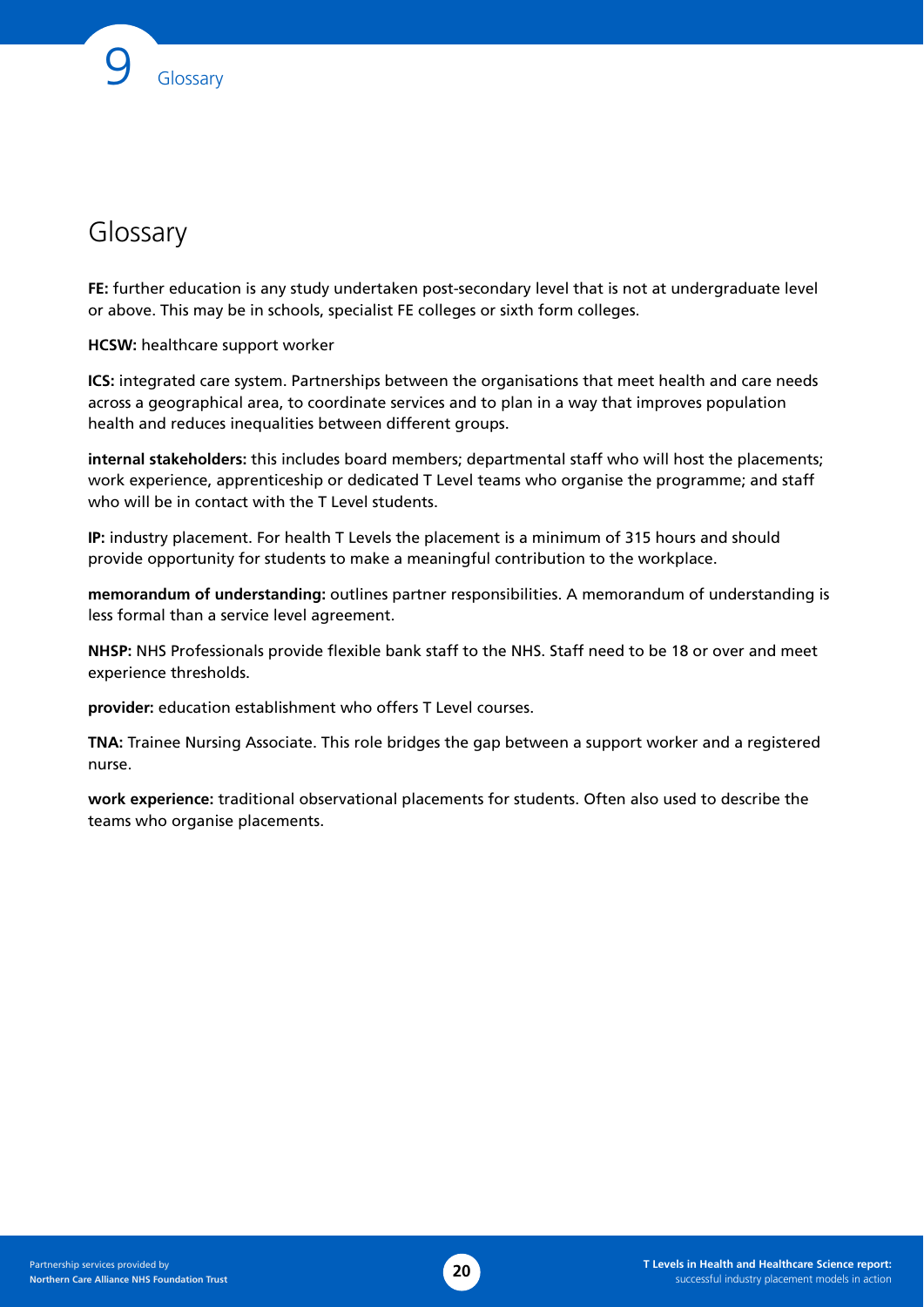# Reference links

Reference links

- 1. [https://assets.publishing.service.gov.uk/government/uploads/system/uploads/attachment\\_data/file/536043/Post-](https://assets.publishing.service.gov.uk/government/uploads/system/uploads/attachment_data/file/536043/Post-16_Skills_Plan.pdf)[16\\_Skills\\_Plan.pdf](https://assets.publishing.service.gov.uk/government/uploads/system/uploads/attachment_data/file/536043/Post-16_Skills_Plan.pdf)
- 2. [https://www.northerncarealliance.nhs.uk/about-us/corporate-priorities-values/vision-10](https://eur02.safelinks.protection.outlook.com/?url=https%3A%2F%2Fwww.northerncarealliance.nhs.uk%2Fabout-us%2Fcorporate-priorities-values%2Fvision-10&data=04%7C01%7C%7C9a6cea830e4a4065dacb08da02663680%7C9a12677ec2e94deba58aee1c59ac0161%7C0%7C0%7C637824935276576534%7CUnknown%7CTWFpbGZsb3d8eyJWIjoiMC4wLjAwMDAiLCJQIjoiV2luMzIiLCJBTiI6Ik1haWwiLCJXVCI6Mn0%3D%7C3000&sdata=9xkpvwxkNkyP5Upv8sm%2B%2F6KF9WSi93Xl4hRsB%2BTeQ2c%3D&reserved=0)
- 3. [https://assets.publishing.service.gov.uk/government/uploads/system/uploads/attachment\\_data/file/536046/](https://assets.publishing.service.gov.uk/government/uploads/system/uploads/attachment_data/file/536046/Report_of_the_Independent_Panel_on_Technical_Education.pdf) [Report\\_of\\_the\\_Independent\\_Panel\\_on\\_Technical\\_Education.pdf](https://assets.publishing.service.gov.uk/government/uploads/system/uploads/attachment_data/file/536046/Report_of_the_Independent_Panel_on_Technical_Education.pdf)
- 4. [https://assets.publishing.service.gov.uk/government/uploads/system/uploads/attachment\\_data/file/536046/](https://assets.publishing.service.gov.uk/government/uploads/system/uploads/attachment_data/file/536046/Report_of_the_Independent_Panel_on_Technical_Education.pdf) [Report\\_of\\_the\\_Independent\\_Panel\\_on\\_Technical\\_Education.pdf](https://assets.publishing.service.gov.uk/government/uploads/system/uploads/attachment_data/file/536046/Report_of_the_Independent_Panel_on_Technical_Education.pdf)
- 5. <https://www.youthemployment.org.uk/youth-voice-census/>
- 6. <https://www.resolutionfoundation.org/app/uploads/2021/06/Low-Pay-Britain-2021.pdf>
- 7. [https://www.nursingtimes.net/news/workforce/every-region-of-england-sees-rise-in-nurse-vacancies-over-last](https://www.nursingtimes.net/news/workforce/every-region-of-england-sees-rise-in-nurse-vacancies-over-last-year-25-11-2021/)[year-25-11-2021/](https://www.nursingtimes.net/news/workforce/every-region-of-england-sees-rise-in-nurse-vacancies-over-last-year-25-11-2021/)

and

[https://www.nursingtimes.net/news/workforce/a-bleak-picture-nurse-vacancies-increase-across-english](https://www.nursingtimes.net/news/workforce/a-bleak-picture-nurse-vacancies-increase-across-english-nhs-26-08-2021/)[nhs-26-08-2021/](https://www.nursingtimes.net/news/workforce/a-bleak-picture-nurse-vacancies-increase-across-english-nhs-26-08-2021/)

- 8. [https://www.gov.uk/government/publications/employer-incentive-payments-for-employers-offering-a-t-level](https://www.gov.uk/government/publications/employer-incentive-payments-for-employers-offering-a-t-level-industry-placement)[industry-placement](https://www.gov.uk/government/publications/employer-incentive-payments-for-employers-offering-a-t-level-industry-placement)
- 9. <https://www.longtermplan.nhs.uk/>
- 10. <https://www.improvingtechnicaleducation.org.uk/support-for-industry-placement-mentors>
- 11. <https://employers.tlevels.gov.uk/hc/en-gb>
- 12. <https://haso.skillsforhealth.org.uk/t-levels/>